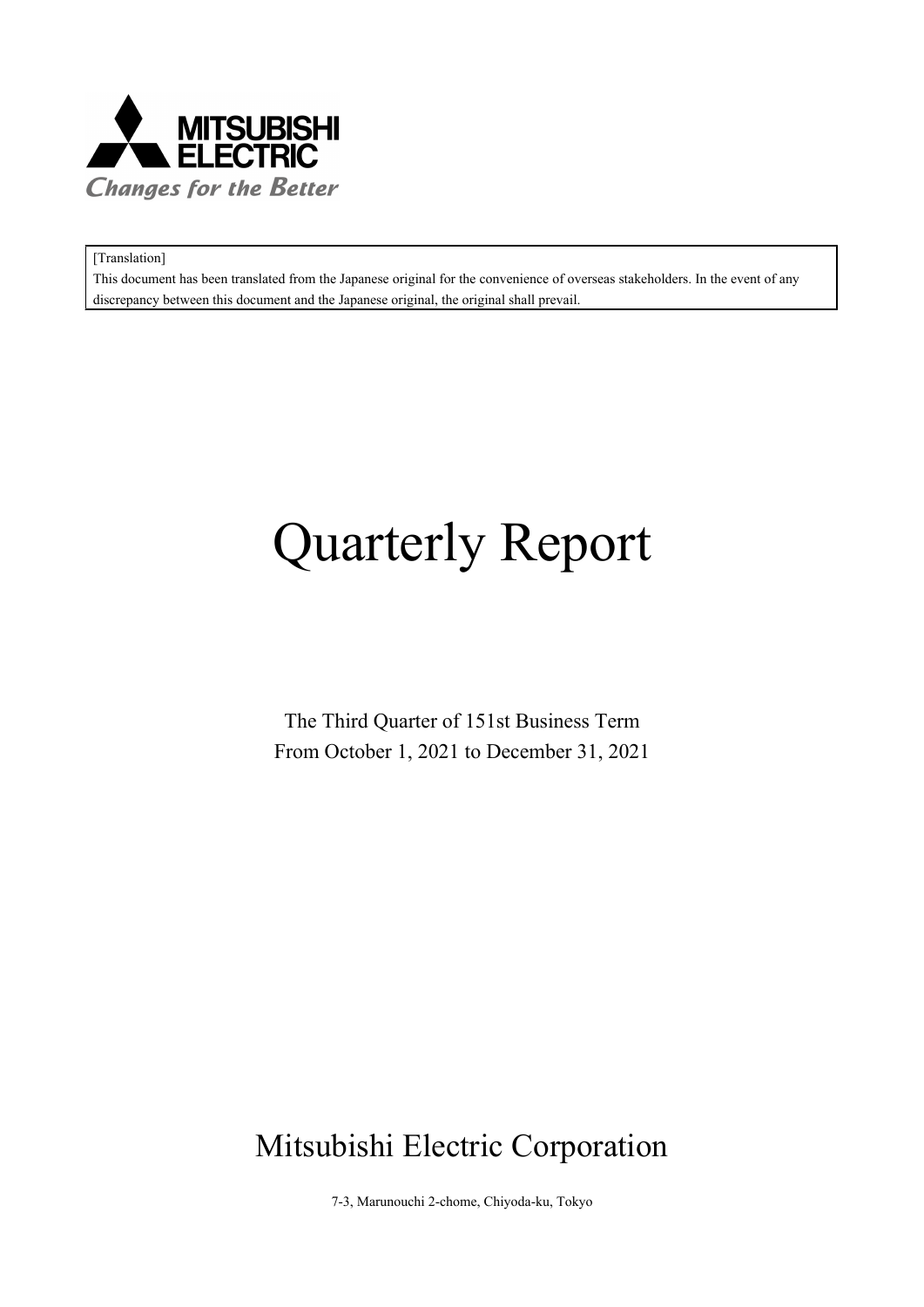The Third Quarter of 151st Business Term (from October 1, 2021 to December 31, 2021)

## **Quarterly Report**

This is an English translation of the Quarterly Report ("Shihanki Hokokusho") pursuant to Article 24-4-7, paragraph 1 of the Financial Instruments and Exchange Act of Japan filed via the Electronic Disclosure for Investors' Network ("EDINET") system as set forth in Article 27-30-2 of the same Act. The translation includes a table of contents and pagination that are not included in the electronic filing.

## Mitsubishi Electric Corporation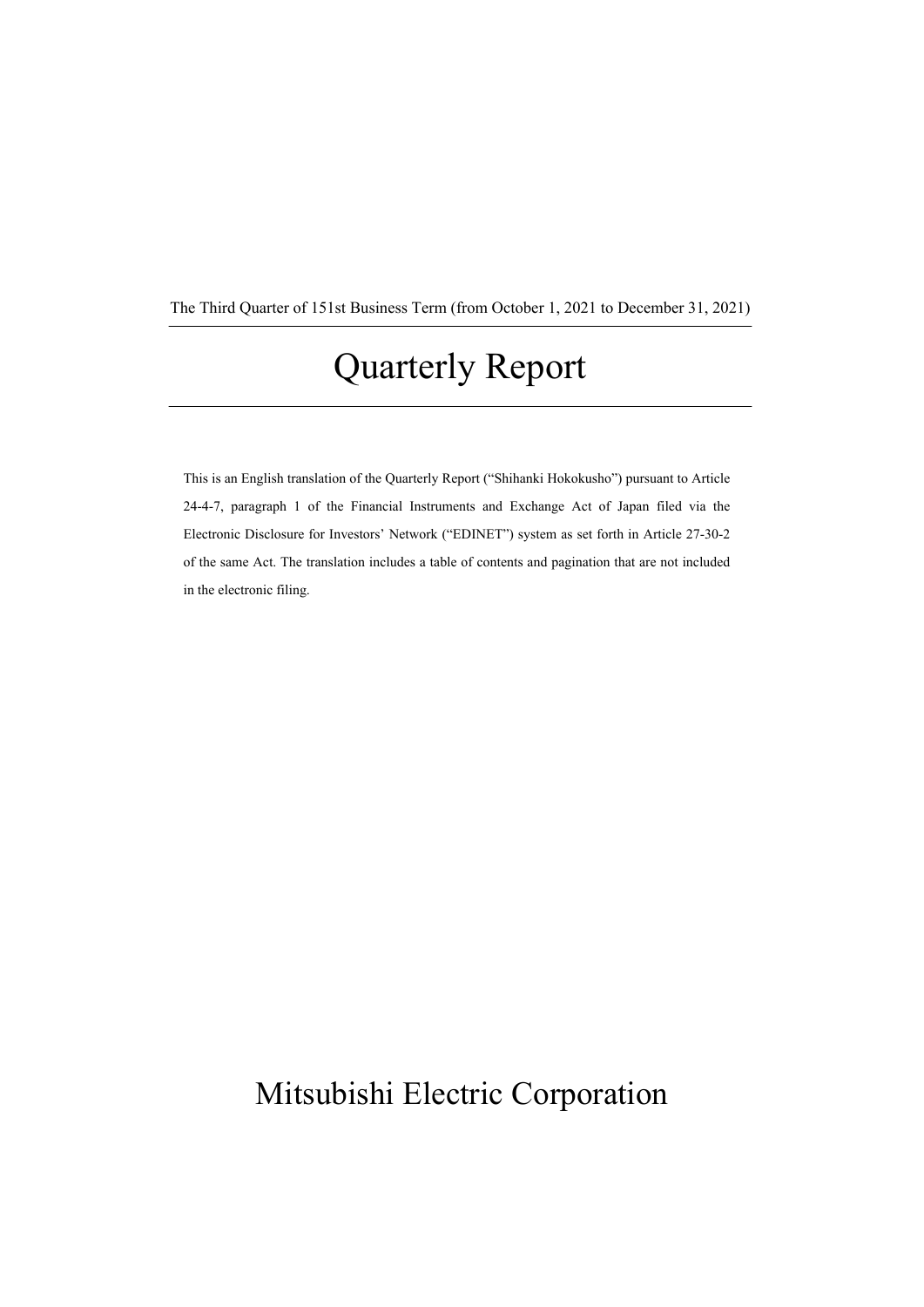## Table of Contents

|                                                                                                                                            | Page |
|--------------------------------------------------------------------------------------------------------------------------------------------|------|
| Cover                                                                                                                                      | 1    |
| I. Overview of the Company                                                                                                                 | 2    |
| 1. Key Financial Data                                                                                                                      | 2    |
| 2. Description of Business                                                                                                                 | 2    |
| II. Business Overview                                                                                                                      | 3    |
| 1. Business Risks                                                                                                                          | 3    |
| 2. Management Analysis of Financial Position, Operating Results and Cash Flows                                                             | 4    |
| 3. Material Agreements, etc.                                                                                                               | 9    |
| III. Information on the Company                                                                                                            | 10   |
| 1. Information on the Company's Stock, etc.                                                                                                | 10   |
| (1) Total number of shares, etc.                                                                                                           | 10   |
| (2) Information on the stock acquisition rights, etc.                                                                                      | 10   |
| (3) Information on moving strike convertible bonds, etc.                                                                                   | 10   |
| (4) Changes in the total number of issued shares and the amount of common stock, etc.                                                      | 10   |
| (5) Principal shareholders                                                                                                                 | 10   |
| (6) Information on voting rights                                                                                                           | 11   |
| 2. Directors and Executive Officers                                                                                                        | 12   |
| IV. Financial Information                                                                                                                  | 14   |
| 1. Condensed Quarterly Consolidated Financial Statements                                                                                   | 15   |
| (1) Condensed Quarterly Consolidated Statement of Financial Position                                                                       | 15   |
| (2) Condensed Quarterly Consolidated Statement of Profit or Loss and Condensed Quarterly Consolidated<br>Statement of Comprehensive Income | 17   |
| (3) Condensed Quarterly Consolidated Statement of Changes in Equity                                                                        | 21   |
| (4) Condensed Quarterly Consolidated Statement of Cash Flows                                                                               | 22   |
| 2. Other                                                                                                                                   | 31   |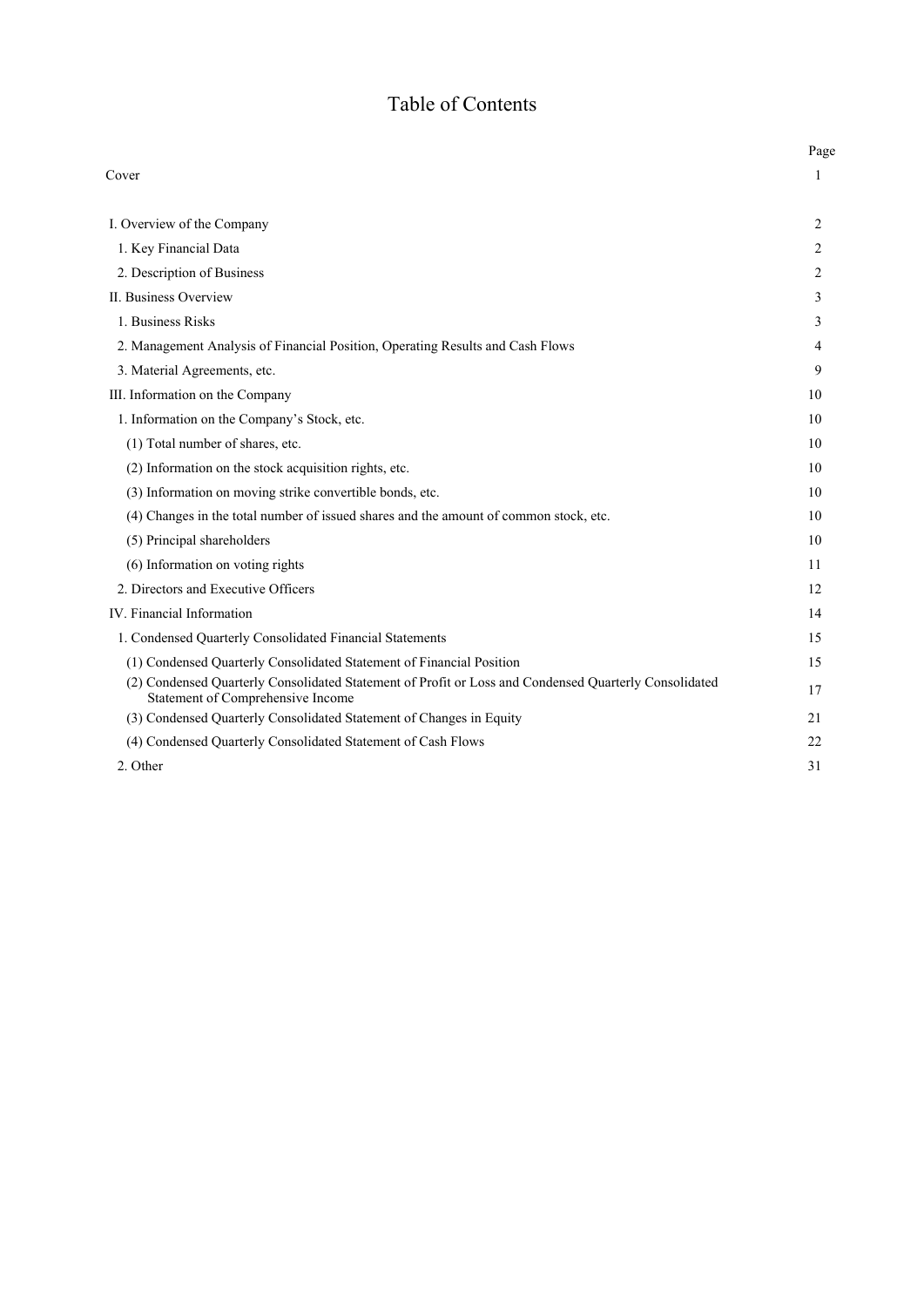## [Cover]

| [Filed Document]                   | Quarterly Report ("Shihannki Hokokusho")                                                         |
|------------------------------------|--------------------------------------------------------------------------------------------------|
| [Applicable Law]                   | Article 24-4-7, Paragraph 1 of the Financial Instruments and Exchange<br>Act of Japan            |
| [Filed to]                         | Director, Kanto Local Finance Bureau                                                             |
| [Filing Date]                      | February 10, 2022                                                                                |
| [Fiscal Year]                      | The Third Quarter of 151st business term (from October 1, 2021 to<br>December 31, 2021)          |
| [Company Name]                     | Mitsubishi Denki Kabushiki Kaisha                                                                |
| [Company Name in English]          | Mitsubishi Electric Corporation                                                                  |
| [Title and Name of Representative] | Kei Uruma, President & CEO                                                                       |
| [Address of Head Office]           | 7-3, Marunouchi 2-chome, Chiyoda-ku, Tokyo                                                       |
| [Phone Number]                     | 03(3218)2272                                                                                     |
| [Contact Person]                   | Takashi Wakabayashi, Senior Manager, Accounting Section, Corporate<br><b>Accounting Division</b> |
| [Contact Address]                  | 7-3, Marunouchi 2-chome, Chiyoda-ku, Tokyo                                                       |
| [Phone Number]                     | 03(3218)2272                                                                                     |
| [Contact Person]                   | Takashi Wakabayashi, Senior Manager, Accounting Section, Corporate<br><b>Accounting Division</b> |
| [Place Where the Filed Document is | Tokyo Stock Exchange, Inc.                                                                       |
| Available for Public Inspection]   | (2-1, Nihombashi Kabutocho, Chuo-ku, Tokyo)                                                      |

## Cautionary Statement

While the statements herein including the forecast of the Mitsubishi Electric Group are based on assumptions the Group considers to be reasonable under the circumstances on the date of announcement, actual results may differ significantly from forecasts.

- Such factors materially affecting the expectations expressed herein shall include but are not limited to the following:
- (1) Any change in worldwide economic and social conditions, as well as laws, regulations, taxation and other legislation
- (2) Changes in foreign currency exchange rates, especially JPY/U.S. dollar rates
- (3) Changes in stock markets, especially in Japan
- (4) Changes in balance of supply and demand of products that may affect prices and volume, as well as material procurement conditions
- (5) Changes in the ability to fund raising, especially in Japan
- (6) Uncertainties relating to patents, licenses and other intellectual property, including disputes involving patent infringement
- (7) New environmental regulations or the arising of environmental issues
- (8) Defects in products or services
- (9) Litigation and legal proceedings brought and contemplated against the Company or its subsidiaries and affiliates that may adversely affect operations or finances
- (10) Technological change, the development of products using new technology, manufacturing and time-to-market
- (11) Business restructuring
- (12) Incidents related to information security
- (13) Large-scale disasters including earthquakes, typhoons, tsunami, fires and others
- (14) Social or political upheaval caused by terrorism, war, pandemics, or other factors
- (15) Important matters related to the directors and executive officers, major shareholders and affiliated companies of Mitsubishi Electric Corporation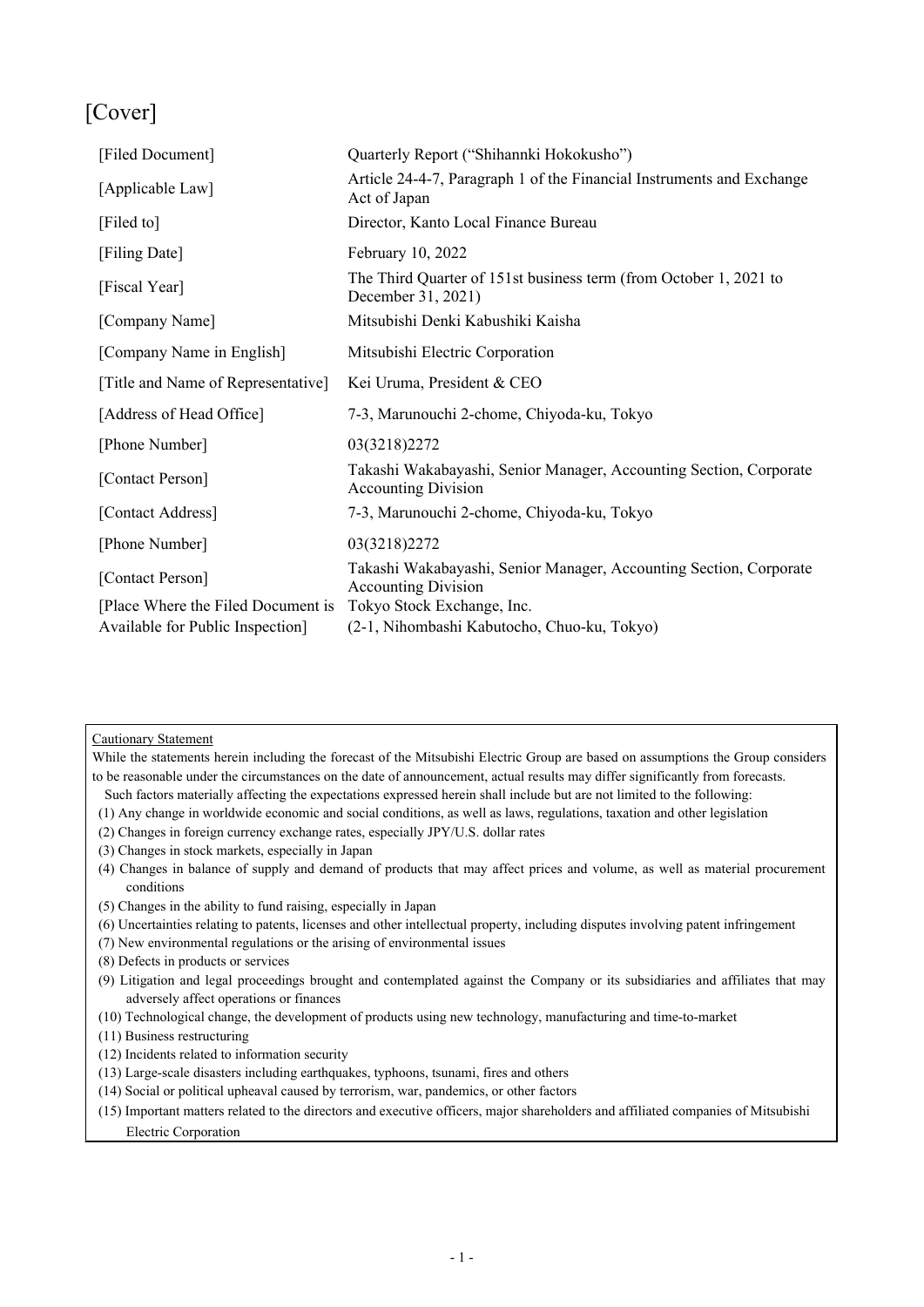## Ⅰ. Overview of the Company

## 1. Key Financial Data

(Millions of yen, unless otherwise stated)

|                                                                                            | For the nine months<br>ended Dec. 31, 2020 | For the nine months<br>ended Dec. 31, 2021 | Year ended<br>Mar. 31, 2021 |
|--------------------------------------------------------------------------------------------|--------------------------------------------|--------------------------------------------|-----------------------------|
| Revenue                                                                                    | 2,940,611                                  | 3,181,263                                  | 4,191,433                   |
| [For the three months ended December 31, 2020 and<br>2021, respectively]                   | [1,038,587]                                | [1,042,886]                                |                             |
| Profit before income taxes                                                                 | 158,353                                    | 207,232                                    | 258,754                     |
| Net profit attributable to<br>Mitsubishi Electric Corp. stockholders                       | 107,781                                    | 148,465                                    | 193,132                     |
| [For the three months ended December 31, 2020 and<br>2021, respectively]                   | [59, 550]                                  | [43, 629]                                  |                             |
| Comprehensive income attributable to Mitsubishi<br>Electric Corp. stockholders             | 180,527                                    | 175,155                                    | 401,559                     |
| Mitsubishi Electric Corp. stockholders' equity                                             | 2,532,749                                  | 2,811,568                                  | 2,754,293                   |
| Total equity                                                                               | 2,643,351                                  | 2,927,772                                  | 2,870,611                   |
| Total assets                                                                               | 4,448,211                                  | 4,735,432                                  | 4,797,921                   |
| Basic earnings per share attributable to Mitsubishi<br>Electric Corp. stockholders (yen)   | 50.24                                      | 69.44                                      | 90.03                       |
| [For the three months ended December 31, 2020 and<br>2021, respectively]                   | [27.76]                                    | $[20.48]$                                  |                             |
| Diluted earnings per share attributable to Mitsubishi<br>Electric Corp. stockholders (yen) | 50.24                                      | 69.44                                      | 90.03                       |
| Mitsubishi Electric Corp. stockholders' equity ratio (%)                                   | 56.9                                       | 59.4                                       | 57.4                        |
| Cash flows from operating activities                                                       | 316,825                                    | 117,144                                    | 542,119                     |
| Cash flows from investing activities                                                       | (140, 149)                                 | (72, 279)                                  | (176, 552)                  |
| Cash flows from financing activities                                                       | (94, 178)                                  | (191, 464)                                 | (157, 352)                  |
| Cash and cash equivalents at end of period                                                 | 625,528                                    | 632,126                                    | 767,406                     |

Notes: 1. The condensed quarterly consolidated financial statements and the consolidated financial statements of the Group are prepared in accordance with International Financial Reporting Standards ("IFRS").

2. As the Group prepares the condensed quarterly consolidated financial statements, the key financial data of the Company is not provided.

3. Diluted earnings per share attributable to Mitsubishi Electric Corp. stockholders is equal to Basic earnings per share attributable to Mitsubishi Electric Corp. stockholders as no dilutive securities existed.

## 2. Description of Business

The condensed quarterly consolidated financial statements of the Mitsubishi Electric Group are prepared in accordance with IFRS. The Mitsubishi Electric Group, which is composed of the Company, 206 consolidated subsidiaries and 39 equity method companies, engages in six business segments (Energy and Electric Systems, Industrial Automation Systems, Information and Communication Systems, Electronic Devices, Home Appliances, Others) and our products range from all types.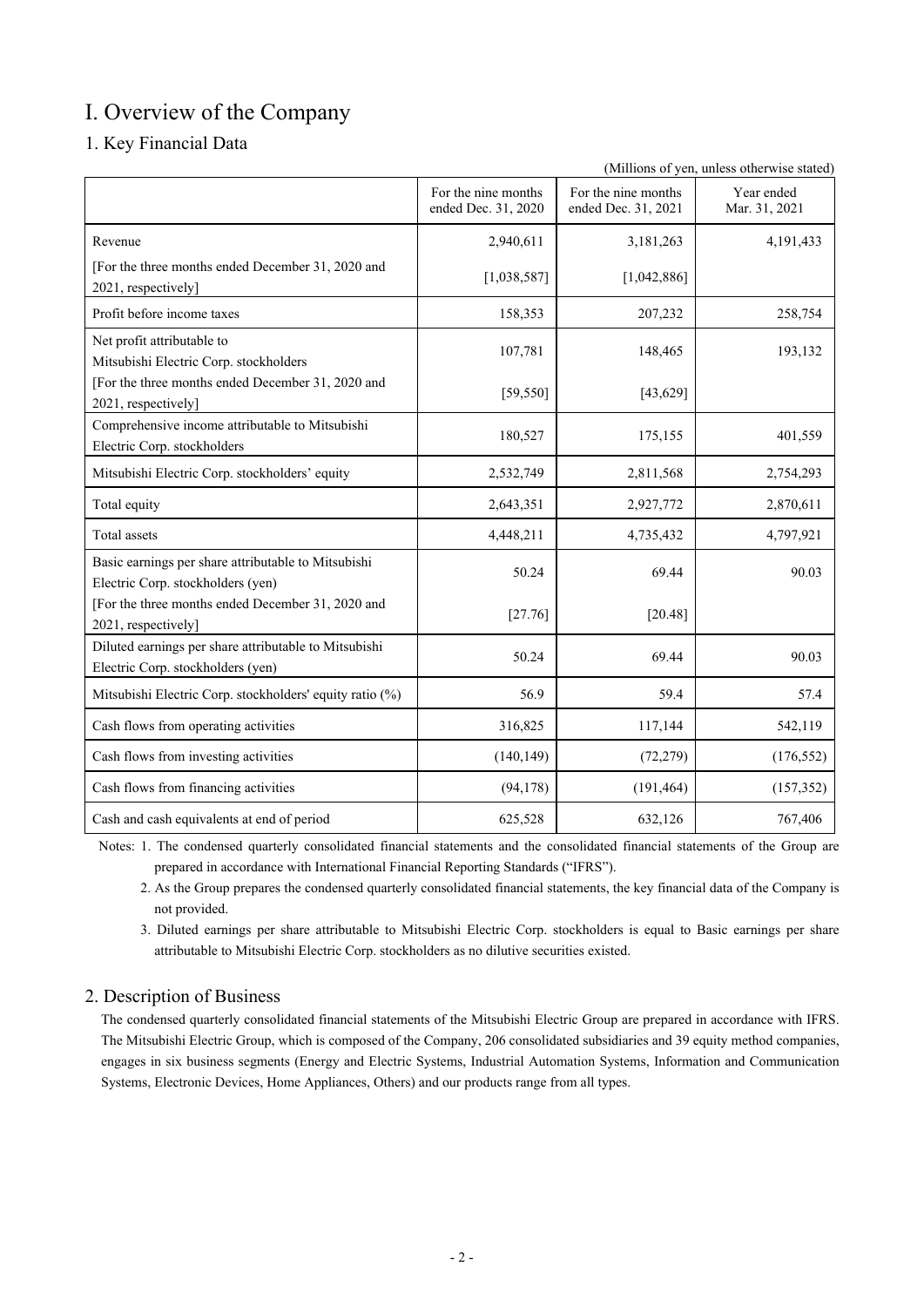## Ⅱ. Business Overview

## 1. Business and Other Risks

For the nine months ended December 31, 2021, the following are the changes in the Business and Other Risks stated in the Annual Securities Report for the fiscal year ended March 31, 2021, and the relevant changes and additions are underlined.

Forward-looking statements in this section are based on the judgment of the Company as of the date of submission of the Quarterly Report (February 10, 2022).

The item numbers correspond to "Part Ⅰ Information on the Company, Ⅱ. Business Overview, 2. Business and Other Risks" in the Annual Securities Report for the fiscal year ended March 31, 2021.

## (1) Risk management framework of the Mitsubishi Electric Group

The Mitsubishi Electric Group maintains a multi-dimensional risk management system in which all executive officers participate. Under this system, executive officers are responsible for risk management in their assigned areas of operation.

The Company established the position of Chief Risk Officer (CRO) and the Corporate Risk Management Division dedicated to risk management under the direct control of the CEO on January 1, 2022. The objective of this move is to enhance the risk management of the Group as well as strengthen its cross-departmental responses in times of crises and to the various risks that could impact the business execution of the Group.

In addition, executive officers exchange information and participate in important management initiatives and decisions through regularly scheduled Executive Officers' Meetings.

(Omit the last part)

## (2) Business and Other Risks

## 1) The impact of COVID-19

The Group is executing business in countries and regions affected by the novel coronavirus diseases (COVID-19). The Group is implementing countermeasures as it continues its business operations while taking adequate precautions against the spread of infections. However, if the disease continues to spread or the pandemic becomes further protracted, declines in demand and other factors may adversely affect the Group's performance.

The global economy is expected to make progress in recovery in general as the prop up of political measures particularly in the U.S. and China, in addition to the normalization of economic activities due to the widespread use of vaccines in various countries and regions, although the impact of COVID-19 on the economy remains uncertain. Nonetheless, the Group's performance may be affected to a greater extent than currently expected, due to delays in the situation returning to normal, status changes in market recoveries thereafter, and changes in demand structure following sudden changes to societal values or behavior.

## 8) Improper Quality Control Practices

The Company announced that an internal investigation conducted by the Company revealed that inspections of certain HVAC (Heating, Ventilation and Air Conditioning systems) and other products for railcars manufactured at the Nagasaki Works were different from the inspections represented in specification documents provided by customers, or that it had not actually conducted inspections or had used improper statements in its inspection reports, etc. The Company has reported the situation to our customers and proceeds with additional inspections and capital investments to create a new company-wide structure for quality assurance.

Taking the discovery of improper quality control practices, the Company has established an emergency response division headed by the CEO. Also, the Investigative Committee comprised of external experts has been tasked with investigating the improper quality control practices. The Company received the investigation report (First Report) by the Investigative Committee on October 1, 2021 on the non-compliance of third-party certification of electromagnetic switches manufactured by the Kani Factory of Nagoya Works and the improper quality control practices of HVAC and other products for railcars manufactured at the Nagasaki Works. In addition, the Company received the investigation report (Second Report) on December 23, 2021 which describes: improper quality control practices for HVAC systems for railcars and improper quality control practices for Emergency power supply equipment at the Nagasaki Works; some inspections not carried out owing to inadequacies with commercial airconditioning & refrigeration system inspection equipment at the Air-Conditioning & Refrigeration Systems Works; some tests not conducted on CGIS units at the Power Distribution Systems Center; improper quality control practice discovered with respect to low-voltage circuit breakers when conducting regular factory audits and did not make sufficient applications under the Radio Act for CO<sub>2</sub> laser marker equipment at the Fukuyama Works; and improper quality control practices for ETC equipment at the Kamakura Works. In response to the discovery of these improper practices, certain aspects of the scope of the ISO 9001<sup>-1</sup> certification as well as overall IRIS<sup>\*2</sup> certifications for the Nagasaki Works and certain aspects of the scope of the ISO 9001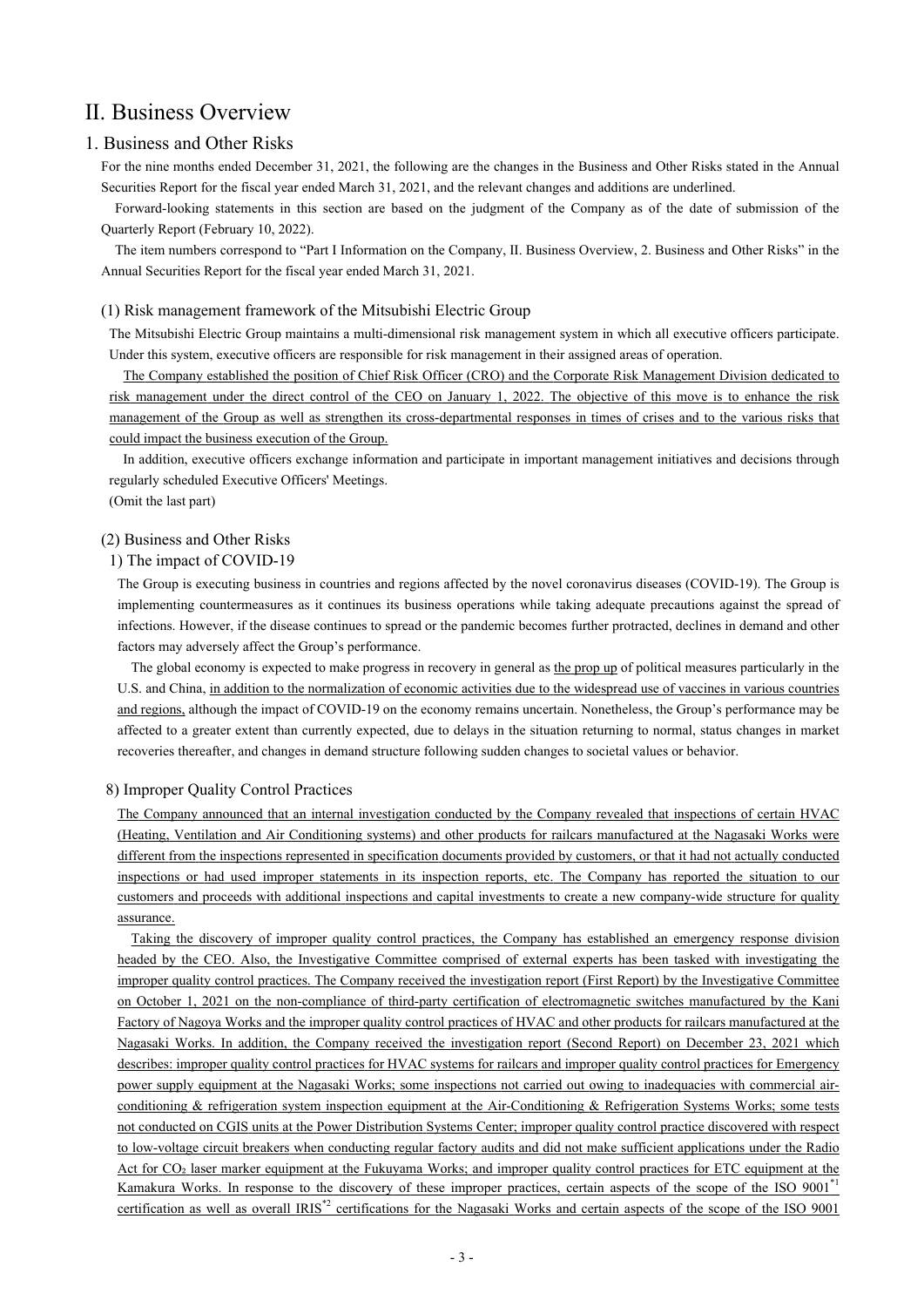certification for the Power Distribution Systems Center have been withdrawn by ISO<sup>\*3</sup> certification body. The Company will make every effort to promptly reacquire certification in the areas affected.

The investigation into quality practices at all of the Company's manufacturing sites and plants (including 22 facilities) will continue, and the Company will report accordingly every three months on the findings of the investigation and progress and developments regarding the steps the Company is taking. The Company aims for the investigation to be completed by April 2022 and will then proceed with investigations into its group companies. The Company is implementing and further developing its three areas of reform (quality assurance, organizational culture and governance) including measures to prevent recurrence, taking those future investigation results into account.

With regard to the improper quality control practices, the Company recognized additional inspection costs, etc., and expects costs for strengthening the quality control system and other costs. Depending on the progress of future discussions with customers and investigations, the Group may incur losses, including increased costs, the impact on sales activities and the need to take additional measures against the discovery of any other improper quality control practices. The Group's business performance may be affected by such factors.

\*1 International standard for quality management systems

\*2 International standard for the railway industry

\*3 International Organization for Standardization

## 2. Management Analysis of Financial Position, Operating Results and Cash Flows

The condensed quarterly consolidated financial statements of the Mitsubishi Electric Group are prepared in accordance with IFRS. The Group makes judgments, estimates and assumptions that affect the amounts of assets, liabilities, income and expenses in preparation of the condensed quarterly consolidated financial statements, and actual results may differ from these estimates.

## (1) Overview of business performance

The economy in the nine months ended December 31, 2021 generally continued to see recovery in the corporate sector in the U.S., Europe and Japan. The household sector continued to recover in the U.S. and Europe and recently recovered also in Japan owing to normalization of economic activities after experiencing the downward pressure stemming from COVID-19. China continued to see recovery in export and manufacturing, while the paces of recovery in the household sector slowed down. Overall, economic activities normalized due to the progress in COVID-19 vaccinations in various countries and regions, and global demand continued to expand as economy recovered owing partially to political measures. There was also the impact of material prices soaring as well as a prolonged components shortage.

As a result, the business performance for the nine months ended December 31, 2021 is as follows.

| $<$ Consolidated Performance $>$                                     |                     |                     | (In billions of yen)        |
|----------------------------------------------------------------------|---------------------|---------------------|-----------------------------|
|                                                                      | For the nine months | For the nine months | Compared to the same period |
|                                                                      | ended Dec. 31, 2020 | ended Dec. 31, 2021 | of the previous fiscal year |
| Revenue                                                              | 2,940.6             | 3,181.2             | up 240.6                    |
| Operating profit                                                     | 137.7               | 190.1               | 52.4<br>up                  |
| Profit before income taxes                                           | 158.3               | 207.2               | 48.8<br>up                  |
| Net profit attributable to Mitsubishi<br>Electric Corp. stockholders | 107.7               | 148.4               | 40.6<br>up                  |

| $\langle$ Consolidated Performance $\rangle$ |  |
|----------------------------------------------|--|
|                                              |  |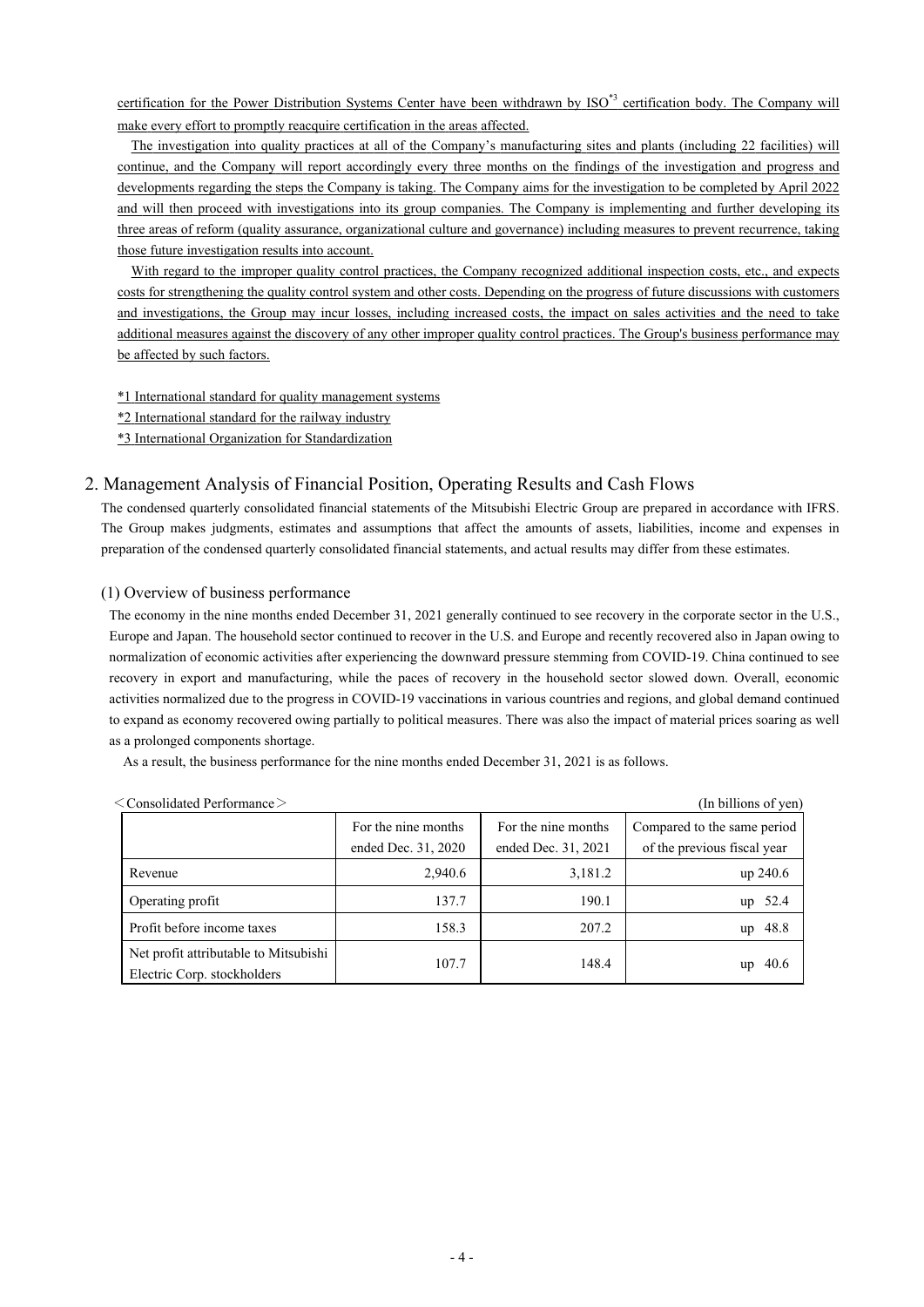## 1) Revenue

Revenue for the nine months ended December 31, 2021 increased by 240.6 billion yen from the same period of the previous fiscal year to 3,181.2 billion yen due primarily to increased revenue in Industrial Automation Systems, Home Appliances and Electronic Devices segments, despite decreased revenue in Energy and Electric Systems segment. Industrial Automation Systems segment saw an increase in the factory automation systems business due mainly to an increase in demand for capital expenditures relating to digital equipment and decarbonization worldwide. The automotive equipment business saw an increase in the nine months ended December 31, 2021 owing to recovery from the impact of COVID-19 in the three months ended June 30, 2021, despite a decrease in and after the three months ended September 30, 2021 due mainly to a semiconductor shortage. Home Appliances segment increased due primarily to an increase in air conditioners primarily in Europe and North America, despite a decrease in air conditioners in Japan due mainly to a semiconductor shortage. Electronic Devices segment increased due primarily to recovery in demand for power modules.

| Average exchange rate                               |               | Average exchange rate | Impact of exchange rate fluctuations              |
|-----------------------------------------------------|---------------|-----------------------|---------------------------------------------------|
| for the nine months ended for the nine months ended |               |                       | on revenue for the nine months ended              |
|                                                     | Dec. 31, 2020 | Dec. 31, 2021         | Dec. 31, 2021                                     |
| Consolidated total                                  |               |                       | About ¥100.0 billion increase                     |
| US\$                                                | ¥106          | ¥111                  | About ¥20.0 billion increase                      |
| EURO                                                | ¥123          | ¥131                  | About ¥18.0 billion increase                      |
| CNY                                                 | ¥15.4         | ¥17.4                 | About $\text{\textsterling}37.0$ billion increase |

 $\leq$ Impact of exchange rate fluctuations on revenue $>$ 

## 2) Operating profit

Operating profit increased by 52.4 billion yen from the same period of the previous fiscal year to 190.1 billion yen due mainly to increased operating profit in Industrial Automation Systems, Home Appliances and Electronic Devices segments, despite decreased operating profit in Energy and Electric Systems segment. Operating profit ratio improved by 1.3 point from the same period of the previous fiscal year to 6.0% due mainly to increased revenue.

The cost ratio improved by 1.1 point from the same period of the previous fiscal year due primarily to higher operating ratio caused by increased revenue of Industrial Automation Systems segment and the yen depreciating against other currencies, despite material prices soaring. Selling, general and administrative expenses increased by 50.3 billion yen from the same period of the previous fiscal year, but selling, general and administrative expenses to revenue ratio improved by 0.2 point. Other profit (loss) increased by 1.8 billion yen from the same period of the previous fiscal year, and other profit (loss) to revenue ratio remained substantially unchanged.

## 3) Profit before income taxes

Profit before income taxes increased by 48.8 billion yen from the same period of the previous fiscal year to 207.2 billion yen due primarily to an increase in operating profit. Profit before income taxes to revenue ratio was 6.5%.

#### 4) Net profit attributable to Mitsubishi Electric Corp. stockholders

Net profit attributable to Mitsubishi Electric Corporation stockholders increased by 40.6 billion yen from the same period of the previous fiscal year to 148.4 billion yen due mainly to increased profit before income taxes. Net profit attributable to Mitsubishi Electric Corporation stockholders to revenue ratio was 4.7%.

Consolidated Financial Results by Business Segment are as shown below.

## 1) Energy and Electric Systems

The market of the social infrastructure systems business saw a decrease in demand relating to power generation in Japan, and the reconsideration of the capital expenditure plans by railway companies in Japan due to the impact of COVID-19. In this environment, the business saw decreases in both orders and revenue from the same period of the previous fiscal year due primarily to decreases in the power systems and the transportation systems businesses in Japan.

The market of the building systems business saw recovery from stagnation caused by the impact of COVID-19 primarily in China, while recovery is delayed in some parts of Asia. In this environment, the business saw increases in both orders and revenue from the same period of the previous fiscal year due primarily to an increase in China.

As a result, revenue for this segment decreased by 3% from the same period of the previous fiscal year to 843.8 billion yen.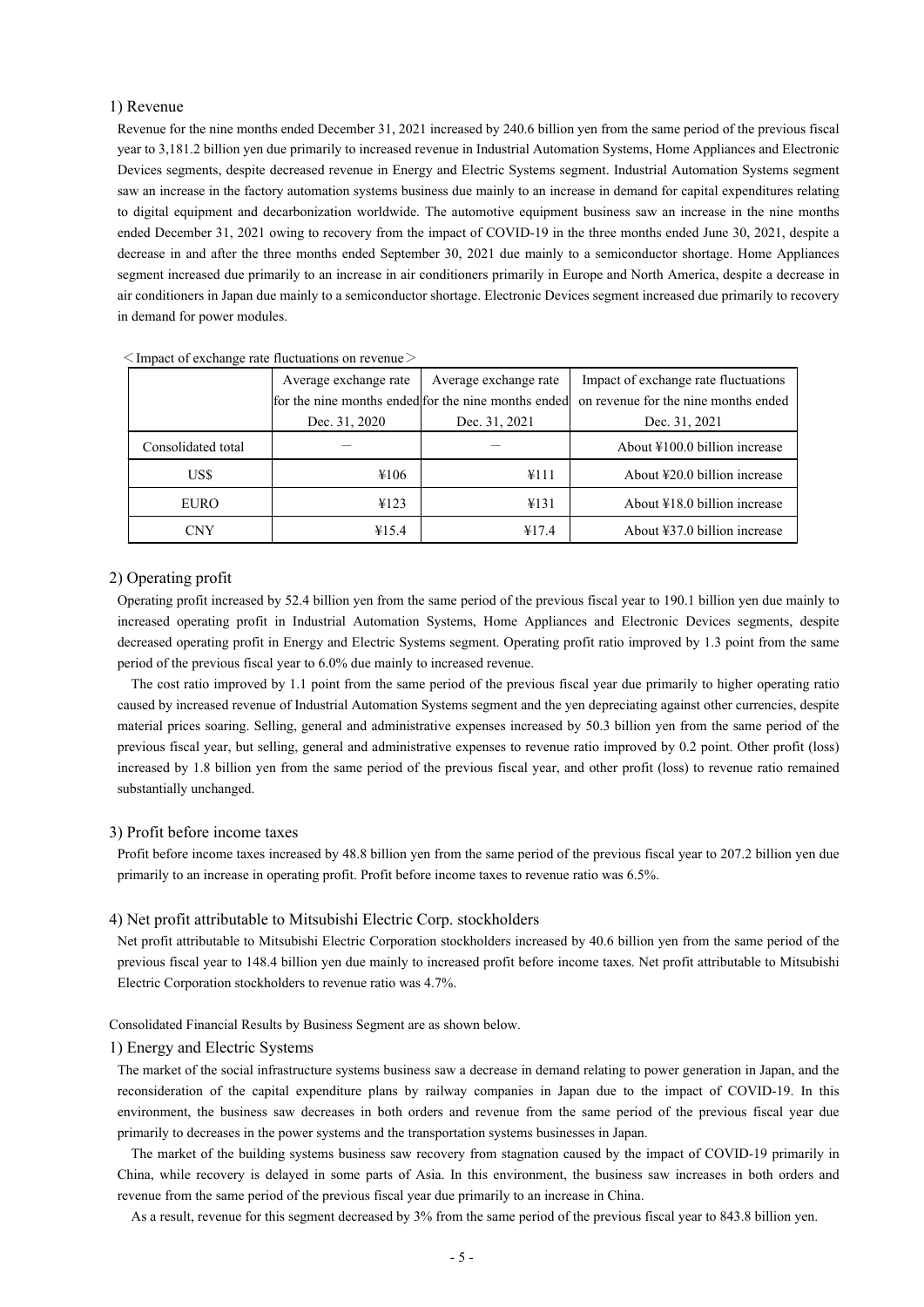Operating profit decreased by 25.7 billion yen from the same period of the previous fiscal year to 32.9 billion yen due mainly to decreased revenue and a shift in project portfolios.

## 2) Industrial Automation Systems

The market of the factory automation systems business saw a global increase in demand for capital expenditures relating to digital equipment such as semiconductor, electronic components and smartphones, as well as to decarbonization such as lithium-ion battery. In this environment, the business saw increases in both orders and revenue from the same period of the previous fiscal year.

The market of the automotive equipment business saw an increase in sales of new cars in all regions except for China in the three months ended June 30, 2021 due to a recovery from a slowdown stemming from COVID-19, while sales of new cars remained substantially unchanged in the nine months ended December 31, 2021 due primarily to a semiconductor shortage. In this environment, the business saw increases in both orders and revenue from the same period of the previous fiscal year due mainly to increases in electrical components and electric vehicle-related equipment such as motors and inverters.

As a result, revenue for this segment increased by 19% from the same period of the previous fiscal year to 1,058.6 billion yen.

Operating profit increased by 53.6 billion yen from the same period of the previous fiscal year to 81.9 billion yen due mainly to increased revenue and the yen depreciating against other currencies.

#### 3) Information and Communication Systems

The market of the information systems and service business saw the restart of delayed system development projects, particularly in the manufacturing industry, while large-scale projects for the IT infrastructure service businesses decreased. In this environment, the business saw an increase in orders but a decrease in revenue from the same period of the previous fiscal year.

The electronic systems business saw a decrease in orders from the same period of the previous fiscal year due primarily to a decrease in large-scale projects for the space systems business. Revenue also decreased from the same period of the previous fiscal year due mainly to a decrease in large-scale projects for the defense systems business.

As a result, revenue for this segment decreased by 8% from the same period of the previous fiscal year to 225.1 billion yen.

Operating profit increased by 1.3 billion yen from the same period of the previous fiscal year to 7.3 billion yen due mainly to a shift in project portfolios.

#### 4) Electronic Devices

The market of the electronic devices business saw recovery in demand for power modules used in industrial, consumer and automotive applications. In this environment, the business saw an increase in orders from the same period of the previous fiscal year and revenue also increased by 20% from the same period of the previous fiscal year to 179.0 billion yen due primarily to an increase in power modules used in industrial, consumer and automotive applications.

Operating profit increased by 4.4 billion yen from the same period of the previous fiscal year to 12.0 billion yen due mainly to increased revenue.

#### 5) Home Appliances

The market of the home appliances business saw an increase in demand for residential air conditioners primarily in Europe and North America as working from home becomes common, although there was an impact of a semiconductor shortage. Demand for industrial air conditioners also recovered gradually as capital expenditures started to recover from the impact of COVID-19. In this environment, the business saw an increase in revenue by 12% from the same period of the previous fiscal year to 847.9 billion yen due mainly to an increase in air conditioners primarily in Europe and North America, despite a decrease in air conditioners in Japan.

Operating profit increased by 9.1 billion yen from the same period of the previous fiscal year to 66.6 billion yen due mainly to increased revenue and the yen depreciating against other currencies.

#### 6) Others

Revenue increased by 15% from the same period of the previous fiscal year to 486.5 billion yen due primarily to increases in materials procurement and logistics.

 Operating profit increased by 8.8 billion yen from the same period of the previous fiscal year to 14.6 billion yen due mainly to increased revenue.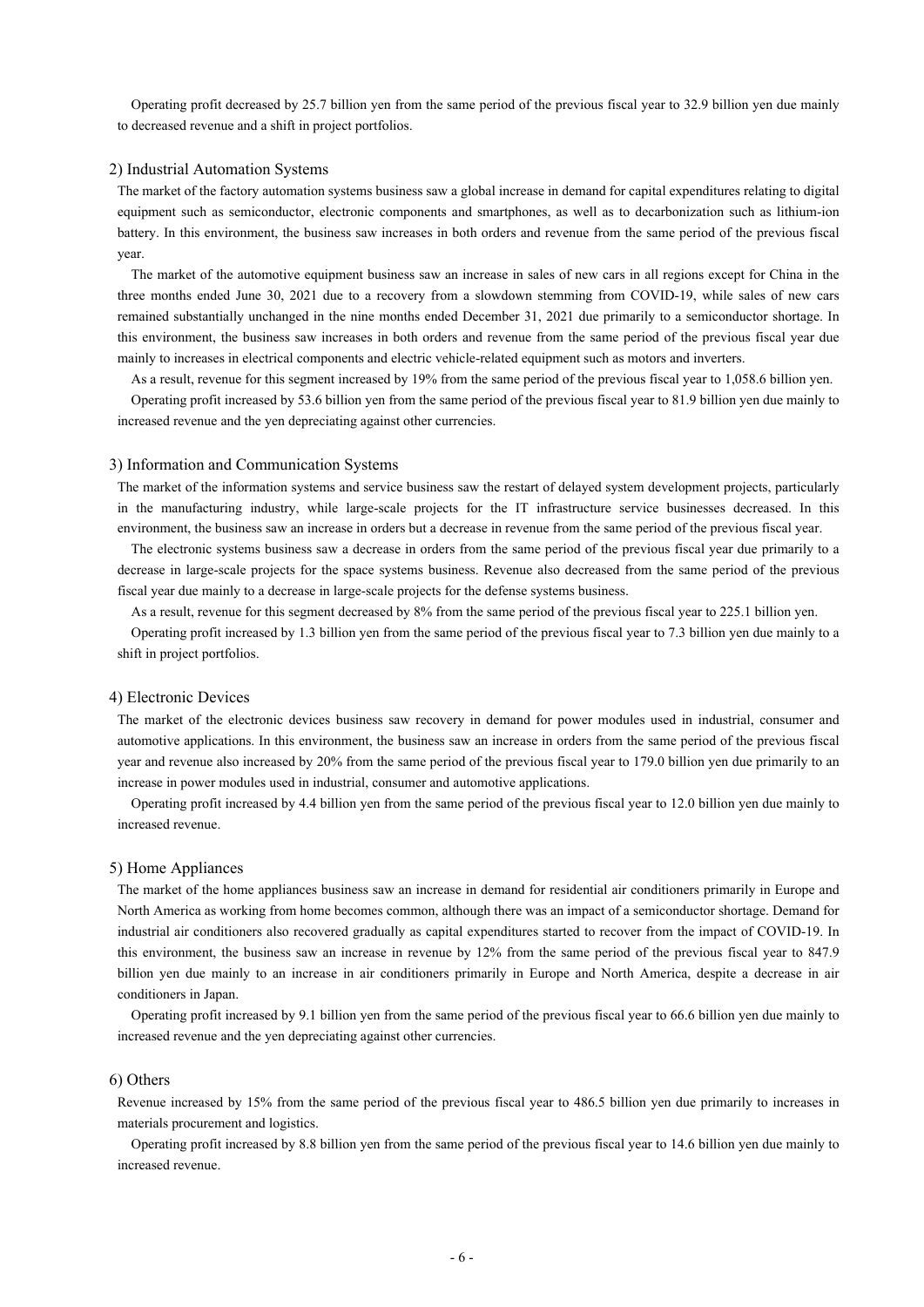## (2) Analysis of financial position

Total assets as of the end of this fiscal quarter decreased from the end of the previous fiscal year by 62.4 billion yen to 4,735.4 billion yen. The change in balance of total assets was mainly attributable to decreases in trade receivables by 164.5 billion yen and cash and cash equivalents by 135.2 billion yen, while inventories increased by 206.6 billion yen.

Trade receivables decreased due mainly to credit collection for projects from the previous fiscal year. Inventories increased due primarily to recovery in demand for Industrial Automation Systems and Home Appliances segments, as well as shortages of semiconductors and other electronic components.

Total liabilities decreased from the end of the previous fiscal year by 119.6 billion yen to 1,807.6 billion yen due primarily to decreases in accrued expenses by 43.8 billion yen, other financial liabilities by 37.5 billion yen, and bonds, borrowings and lease liabilities by 27.3 billion yen. Bonds and borrowings decreased by 18.4 billion yen from the end of the previous fiscal year to 230.4 billion yen, with the ratio of bonds and borrowings to total assets recording 4.9%, representing a 0.3 point decrease compared to the end of the previous fiscal year.

Mitsubishi Electric Corporation stockholders' equity increased by 57.2 billion yen compared to the end of the previous fiscal year to 2,811.5 billion yen. The stockholders' equity ratio was recorded at 59.4%, representing a 2.0 point increase compared to the end of the previous fiscal year. These changes referred to above primarily result from an increase from recording a net profit attributable to Mitsubishi Electric Corporation stockholders of 148.4 billion yen, despite a decrease due to dividend payment of 85.7 billion yen.

#### (3) Status of cash flows

Cash flows from operating activities for the nine months ended December 31, 2021 was 117.1 billion yen (cash in), while cash flows from investing activities was 72.2 billion yen (cash out). As a result, free cash flow was 44.8 billion yen (cash in). Cash flows from financing activities was 191.4 billion yen (cash out), and cash and cash equivalents at end of period decreased from the end of the previous fiscal year by 135.2 billion yen to 632.1 billion yen.

Net cash provided by operating activities decreased by 199.6 billion yen from the same period of the previous fiscal year due primarily to an increase in inventories despite increased profit.

Net cash used in investing activities decreased by 67.8 billion yen from the same period of the previous fiscal year due mainly to an increase in proceeds from sale of investment securities and a decrease in purchase of property, plant and equipment in the nine months ended December 31, 2021 as a result of restricted capital expenditures in the previous fiscal year.

Net cash used in financing activities increased by 97.2 billion yen from the same period of the previous fiscal year due primarily to a decrease in proceeds of short-term borrowings and an increase in purchase of treasury stock.

#### (4) Management Policy, Business Environment and Corporate Agenda

For the nine months ended December 31, 2021 the following are the changes in the Management Policy, Business Environment and Corporate Agenda stated in the Annual Securities Report for the fiscal year ended March 31, 2021 and the relevant changes and additions are underlined.

#### (Omitted)

The global economy is expected to make progress in recovery in general as the prop up of political measures, particularly the U.S. and China, in addition to the normalization of economic activities due to the widespread use of vaccines in various countries and regions, although the impact of COVID-19 on economy remains uncertain.

 $(\cdots)$ 

With regard to legal and ethical compliance, the Group takes its recent issues of product and service quality, work-related, and information security extremely seriously, and is promoting a number of initiatives to prevent recurrence as a top management priority. Taking the discovery of improper quality control practices in HVAC and other products, the Company has established an emergency response division headed by the CEO. Also, the Investigative Committee comprised of external experts has been tasked with investigating the improper quality control practices. The Company received the investigation report (First Report) by the Investigative Committee on October 1, 2021 on the non-compliance of third-party certification of electromagnetic switches manufactured by the Kani Factory of Nagoya Works and the improper quality control practices of HVAC and other products for railcars manufactured at the Nagasaki Works. In addition, the Company received the investigation report (Second Report) on December 23, 2021 which describes: improper quality control practices for HVAC systems for railcars and improper quality control practices for Emergency power supply equipment at the Nagasaki Works; some inspections not carried out owing to inadequacies with commercial air-conditioning & refrigeration system inspection equipment at the Air-Conditioning & Refrigeration Systems Works; some tests not conducted on CGIS units at the Power Distribution Systems Center; improper quality control practice discovered with respect to low-voltage circuit breakers when conducting regular factory audits and did not make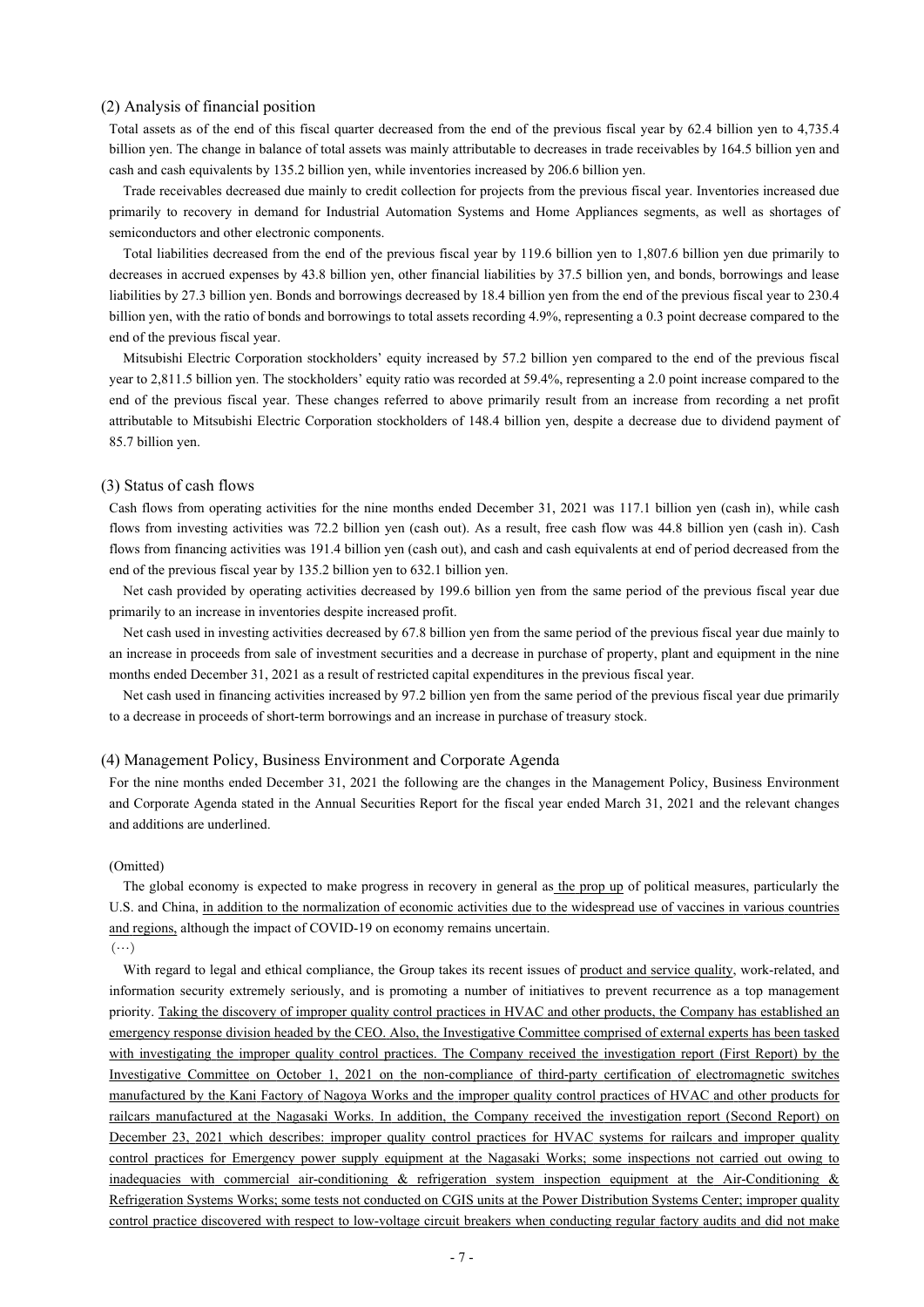sufficient applications under the Radio Act for CO2 laser marker equipment at the Fukuyama Works; and improper quality control practices for ETC equipment at the Kamakura Works.

The Company takes these Investigative Reports seriously and formulated the Company's plan for reform as well as three areas of reform (quality assurance, organizational culture and governance) including measures to prevent recurrence. Specifically, as for quality assurance, the Company established the Corporate Quality Assurance Reengineering Group under the direct control of the CEO and has started initiatives to strengthen quality governance under the new quality assurance system. As for organizational culture, the Company launched a company-wide reform project "Team Sousei (Creation)" and will formulate concrete proposals and an action plan for reform. As for governance, a Governance Review Committee, comprised of external experts, was established as a Board-commissioned body to begin identifying problems and providing improvement recommendations as part of efforts to assess the Company's internal control and governance system.

The investigation into quality practices at all of the Company's manufacturing sites and plants (including 22 facilities) will continue, and the Company will report accordingly every three months on the findings of the investigation and progress and developments regarding the steps the Company is taking. The Company aims for the investigation to be completed by April 2022 and will then proceed with investigations into its group companies. The Company will implement and further develop its three areas of reform including measures to prevent recurrence, taking those future investigation results into account. (Omit the last part)

### (5) Research and Development

For the nine months ended December 31, 2021 the total R&D expenses for the entire Group have amounted to 141.9 billion yen (Including elements spent on quality improvements, which constitute manufacturing costs).

There were no significant changes in the research and development activities of the Group for the nine months ended December 31, 2021.

## (6) Production, orders and sales

For the nine months ended December 31, 2021 orders in Industrial Automation Systems segment and Electronic Devices segment increased significantly compared to the same period of the previous fiscal year.

Please refer to "(1) Overview of business performance, Financial Results by Business Segment" for changes in orders performance for each segment.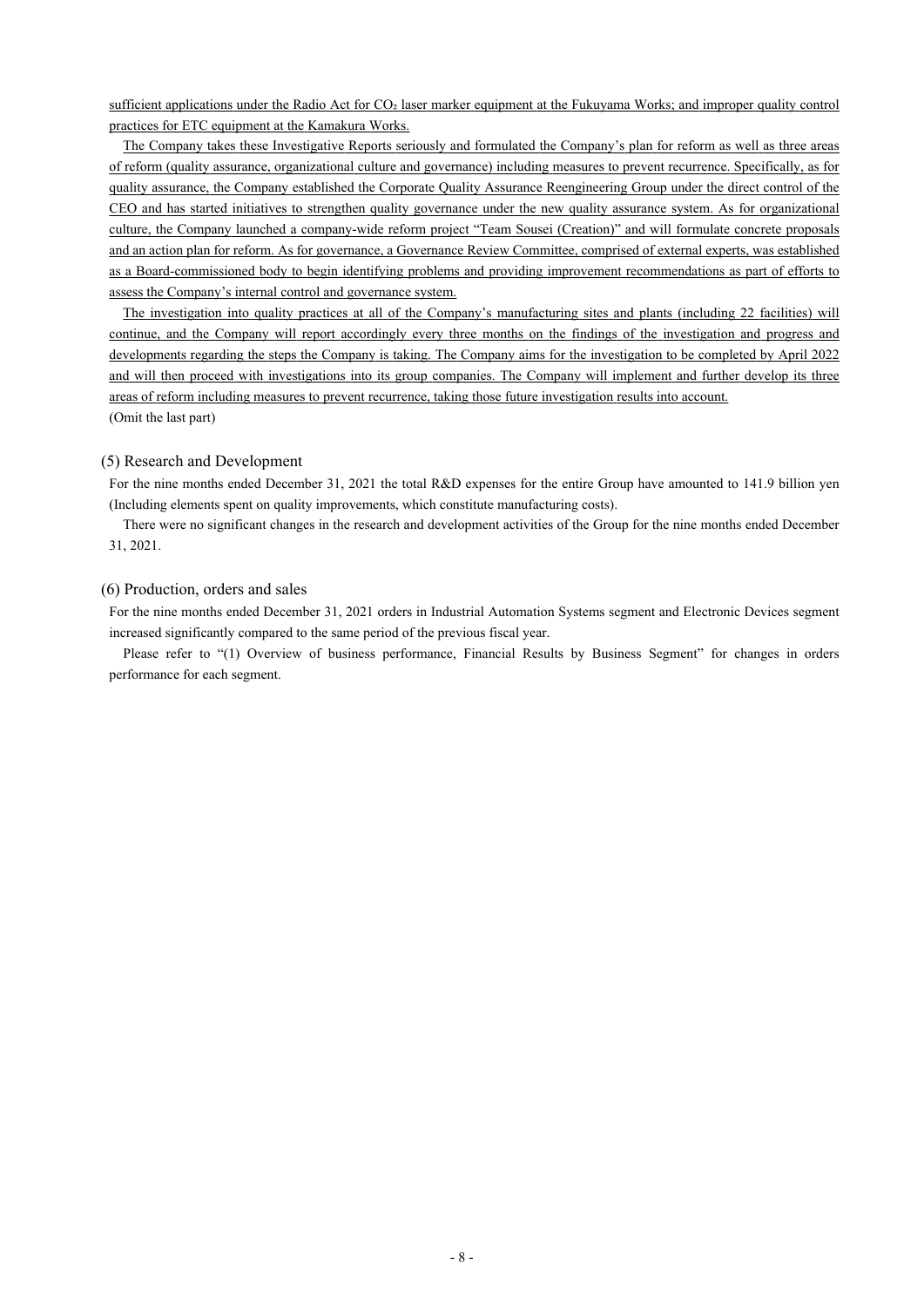## (7) Major Property, Plants and Equipment

The plan for the capital investment (new installation and expansions) for the fiscal year ending March 31, 2022 was revised as follows (based on investment decisions) in the three months ended September 30, 2021. The plan was not revised in the three months ended December 31, 2021.

| Business segment                                | The plan as of<br>Mar. 31, 2021<br>(millions of yen) | The plan revised in<br>the three months<br>ended Sept. 30, 2021<br>(millions of yen) | Main purpose of investment                                                                                                                                                     |
|-------------------------------------------------|------------------------------------------------------|--------------------------------------------------------------------------------------|--------------------------------------------------------------------------------------------------------------------------------------------------------------------------------|
| Energy and Electric<br><b>Systems</b>           | 31,000                                               | 28,500                                                                               | Increasing production capacity, streamlining<br>operations, and enhancing quality of power<br>systems, electric equipment for rolling stock, and<br>elevators/escalators, etc. |
| Industrial Automation<br><b>Systems</b>         | 71,000                                               | 72,500                                                                               | Increasing production capacity for factory<br>automation systems and automotive equipment<br>operations, etc.                                                                  |
| Information and<br><b>Communication Systems</b> | 21,500                                               | 20,500                                                                               | Bolstering research and development capabilities,<br>and streamlining operations, etc.                                                                                         |
| <b>Electronic Devices</b>                       | 27,500                                               | 30,000                                                                               | Increasing production in the power device<br>business, etc.                                                                                                                    |
| Home Appliances                                 | 43,500                                               | 48,500                                                                               | Increasing the air conditioners production<br>capacity, streamlining operations, and enhancing<br>quality, etc.                                                                |
| Others                                          | 6,500                                                | 6,000                                                                                |                                                                                                                                                                                |
| Commons                                         | 9,000                                                | 14,000                                                                               | Bolstering research and development capabilities,<br>and the development of infrastructure related to<br>the quality assurance system, etc.                                    |
| Total                                           | 210,000                                              | 220,000                                                                              |                                                                                                                                                                                |

Notes: 1. There are no plans to dispose or sell principal facilities, with the exception of disposing and selling facilities due to routine upgrading.

2. These investments are mostly derived from cash on hand and funds from operations.

The Group is expected to finance through borrowings and by issuing bonds as necessary.

 3. The plan for the capital investment of each business segment was revised in the three months ended September 30, 2021.

Note: The amounts in "(7) Major Property, Plants and Equipment" do not include consumption tax, etc.

## 3. Material Agreements, etc.

In the three months ended December 31, 2021 there were no material agreements entered into, modified, or cancelled.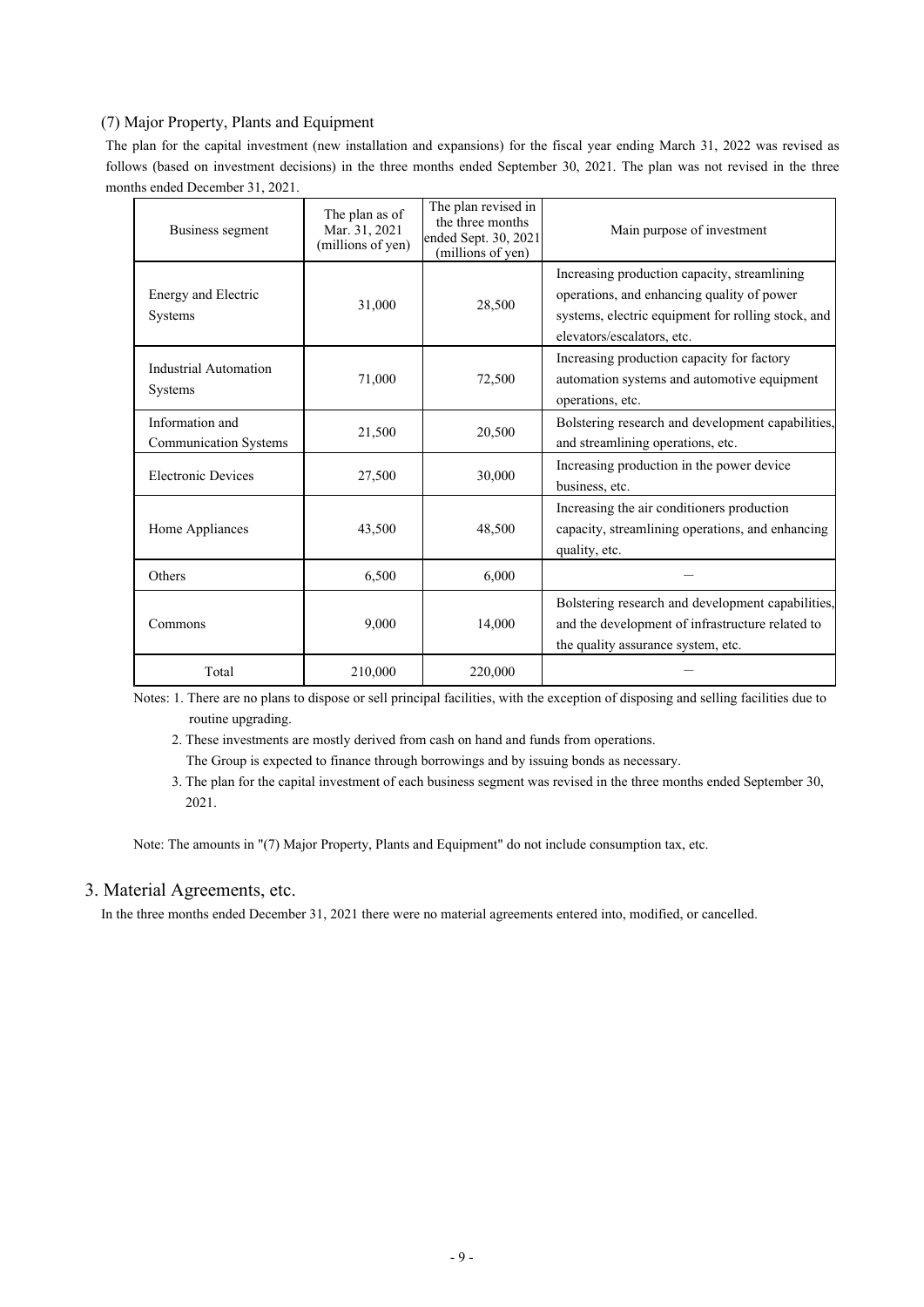## Ⅲ. Information on the Company

## 1. Information on the Company's Stock, etc.

- (1) Total number of shares, etc.
	- 1) Total number of shares

| Class        | Authorized shares (shares) |  |
|--------------|----------------------------|--|
| Common stock | 8,000,000,000              |  |
| Total        | 8,000,000,000              |  |

## 2) Issued shares

| <b>Class</b> | Number of shares<br>issued as of the<br>end of the quarter<br>(shares)<br>(Dec. $31, 2021$ ) | Number of shares<br>issued as of the<br>filing date<br>(shares)<br>(Feb. 10, 2022) | Stock exchange on which<br>the Company is listed     | Description                                                      |
|--------------|----------------------------------------------------------------------------------------------|------------------------------------------------------------------------------------|------------------------------------------------------|------------------------------------------------------------------|
| Common stock | 2,147,201,551                                                                                | 2,147,201,551                                                                      | Japan: Tokyo (the first section)<br>overseas: London | The number of shares<br>per one unit of shares is<br>100 shares. |
| Total        | 2,147,201,551                                                                                | 2, 147, 201, 551                                                                   |                                                      |                                                                  |

Note: Common stock in the table above has voting rights.

(2) Information on the stock acquisition rights, etc.

1) Details of stock option plans

Not applicable.

2) Details of other stock acquisition rights, etc.

Not applicable.

(3) Information on moving strike convertible bonds, etc. Not applicable.

## (4) Changes in the total number of issued shares and the amount of common stock, etc.

| Date                                           | Change in the<br>total number of  <br>issued shares<br>Thousands) | Balance of the<br>total number of<br>issued shares<br>(Thousands) | Change in<br>common stock | Balance of<br>common stock | Change in capital<br>reserve | Balance of<br>capital reserve<br>(millions of yen) $ $ (millions of yen) $ $ (millions of yen) $ $ (millions of yen) |
|------------------------------------------------|-------------------------------------------------------------------|-------------------------------------------------------------------|---------------------------|----------------------------|------------------------------|----------------------------------------------------------------------------------------------------------------------|
| From October 1, 2021<br>to December $31, 2021$ |                                                                   | 2,147,201                                                         |                           | 175,820                    |                              | 181,140                                                                                                              |

## (5) Principal shareholders

Not applicable.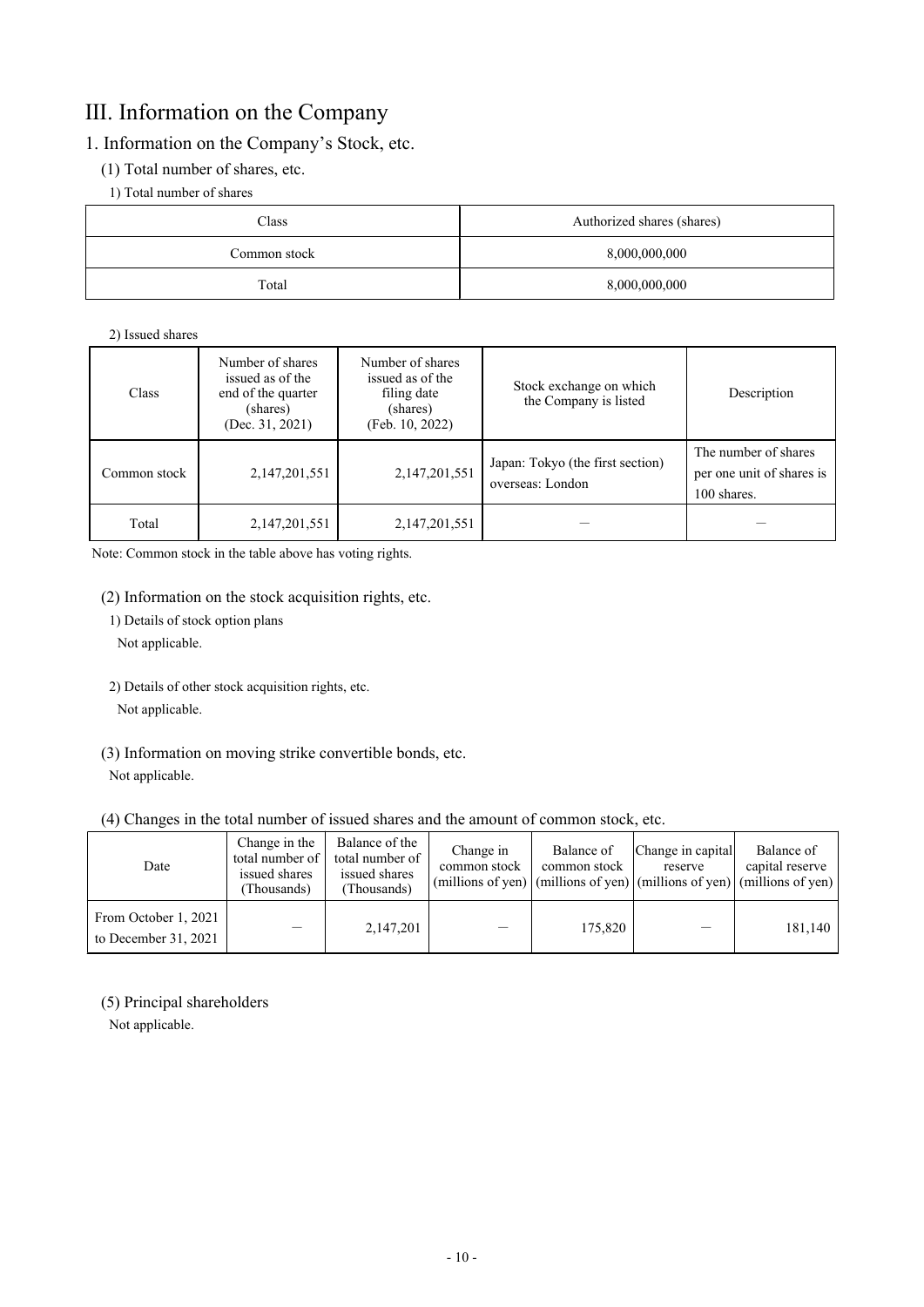## (6) Information on voting rights

All details provided in this section "(6) Information of voting rights" are based on the register of shareholders as of September 30, 2021, since the register of shareholders as of December 31, 2021 cannot be confirmed.

| 1) Issued shares |  |
|------------------|--|
|------------------|--|

|                                                               |                           |               |                            | (As of September 30, 2021)                                                                                                |
|---------------------------------------------------------------|---------------------------|---------------|----------------------------|---------------------------------------------------------------------------------------------------------------------------|
| Classification                                                | Number of shares (shares) |               | Number of voting<br>rights | Description                                                                                                               |
| Shares without voting right                                   |                           |               |                            |                                                                                                                           |
| Shares with restricted voting right<br>(treasury stock, etc.) |                           |               |                            |                                                                                                                           |
| Shares with restricted voting right<br>(others)               |                           |               |                            |                                                                                                                           |
| Shares with full voting right<br>(treasury stock, etc.)       | Common<br>stock           | 11,312,500    |                            | Standard common stock of the<br>Company without any restriction.<br>Number of shares constituting one<br>unit: 100 shares |
| Shares with full voting right (others)                        | Common<br>stock           | 2,135,475,900 | 21,354,759                 | Same as above                                                                                                             |
| Shares less than one unit                                     | Common<br>stock           | 413,151       |                            | Same as above                                                                                                             |
| Number of shares issued                                       |                           | 2,147,201,551 |                            |                                                                                                                           |
| Total number of voting rights                                 |                           |               | 21,354,759                 |                                                                                                                           |

 Notes: 1. The number of shares included in "Shares less than one unit" are as follows: 24 shares as treasury stocks, 136 shares held by the Board Incentive Plan Trust, crossholding stocks registered in the name of itself (Shonai Mitsubishi Electric Sales Corporation 25 shares), and 80 shares registered in the name of Japan Securities Depository Center, Inc.

2. The number of shares and the number of voting rights in "Shares with full voting right (others)" include 6,700 shares (67 voting rights) registered in the name of Japan Securities Depository Center, Inc. and 1,130,300 shares (11,303 voting rights) held through the Board Incentive Plan Trust.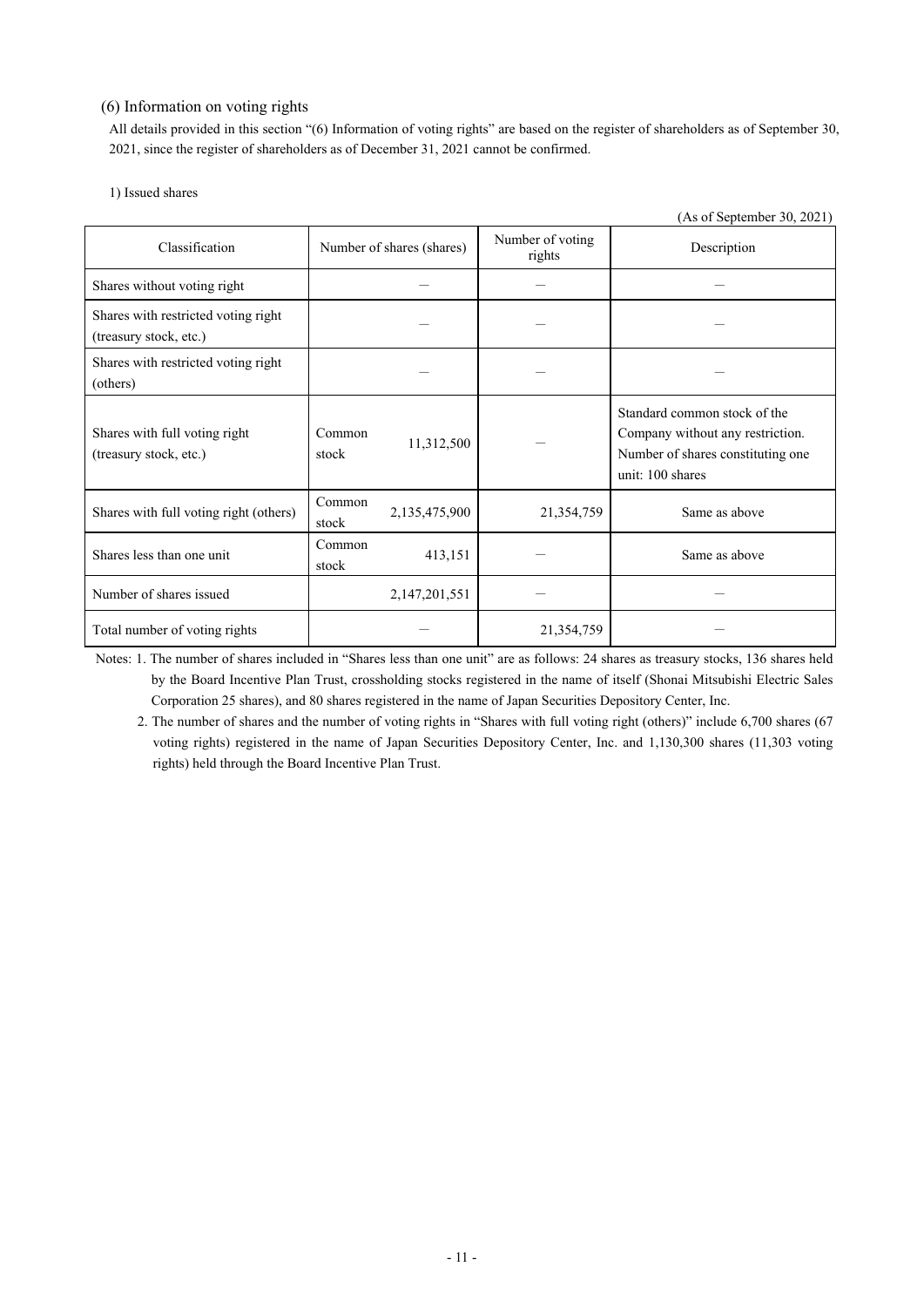## 2) Treasury stock, etc.

|                                                    |                                                                    |                                                           |                                                                        |                                  | (As of September 30, 2021)                                                      |
|----------------------------------------------------|--------------------------------------------------------------------|-----------------------------------------------------------|------------------------------------------------------------------------|----------------------------------|---------------------------------------------------------------------------------|
| Name of shareholder                                | Address                                                            | Number of<br>shares held<br>under own<br>name<br>(shares) | Number of<br>shares held<br>under the<br>name of<br>others<br>(shares) | Total shares<br>held<br>(shares) | Ownership<br>percentage to<br>the total<br>number of<br>issued shares<br>$(\%)$ |
| Mitsubishi Electric<br>Corporation                 | 7-3, Marunouchi 2-chome, Chiyoda-ku, Tokyo                         | 10,994,200                                                | --                                                                     | 10,994,200                       | 0.51                                                                            |
| Ryoyo Electric Co., Ltd                            | 6621, Oda, Yakage-cho, Oda-gun, Okayama                            | 293,200                                                   |                                                                        | 293,200                          | 0.01                                                                            |
| Shonai Mitsubishi<br>Electric Sales<br>Corporation | 5-22, Takarada 2-chome, Tsuruoka-shi,<br>Yamagata                  | 13,100                                                    |                                                                        | 13,100                           | 0.00                                                                            |
| KITA KOUDENSHA<br>Corporation                      | 2-10, Kita 11-jo Nishi 23-chome, Chuo-ku,<br>Sapporo-shi, Hokkaido | 12,000                                                    |                                                                        | 12,000                           | 0.00                                                                            |
| Total                                              |                                                                    | 11,312,500                                                |                                                                        | 11,312,500                       | 0.53                                                                            |

 Notes: In addition to 10,994,200 shares owned by the Company in the table above and 24 shares less than one unit owned by the Company, 1,130,436 shares of the Company held through the Board Incentive Plan Trust are included in the shares of treasury stock in the condensed quarterly consolidated financial statements.

## 2. Directors and Executive Officers

The changes in directors and executive officers from the filing date of the Annual Securities Report for the fiscal year ended March 31, 2021 until December 31, 2021 are as follows.

(1) New Directors and Executive Officers

| Title                                                             | Name             | Date of<br>Birth   | Career summary                                                                                                                                                                                                                                                                             | Term of<br>office | The<br>number of<br>shares<br>owned | Date of<br>appointment |
|-------------------------------------------------------------------|------------------|--------------------|--------------------------------------------------------------------------------------------------------------------------------------------------------------------------------------------------------------------------------------------------------------------------------------------|-------------------|-------------------------------------|------------------------|
| Executive<br>Officer,<br>Research &<br>Development,<br><b>CTO</b> | Tomonori<br>Sato | August<br>31, 1967 | April 1992 Joined Mitsubishi Electric Corporation<br>April 2020 Deputy Senior General Manager,<br>Advanced Technology R&D Center<br>April 2021 Senior General Manager, Advanced<br>Technology R&D Center<br>July 2021 Executive Officer, Research &<br>Development, CTO (current position) | (Note)            | 2,500                               | July 28,<br>2021       |

Note: From the conclusion of an extraordinary meeting of the Board of Directors held on July 28, 2021 to March 31, 2022.

## (2) Retired Directors and Executive Officers

| Title                                                             | Name             | Date of retire  |  |  |
|-------------------------------------------------------------------|------------------|-----------------|--|--|
| Director,<br>Representative Executive Officer,<br>President & CEO | Takeshi Sugiyama | July 28, 2021   |  |  |
| Chairman,<br>Member of the Board                                  | Masaki Sakuyama  | October 1, 2021 |  |  |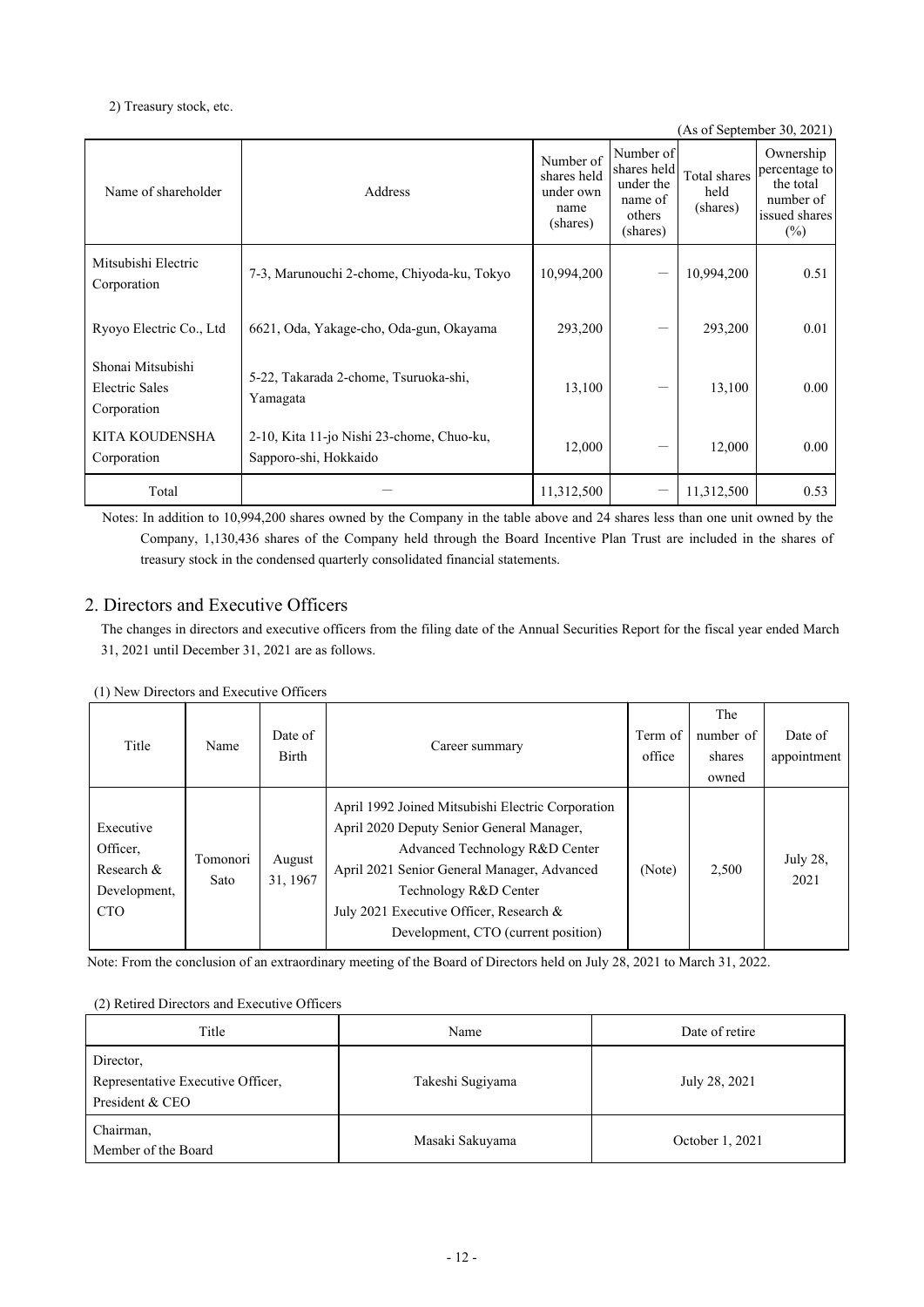## (3) Changes in titles

| New title                                                                                                                                                                                     | Former title                                                                                                                                                            | Name              | Date of change  |
|-----------------------------------------------------------------------------------------------------------------------------------------------------------------------------------------------|-------------------------------------------------------------------------------------------------------------------------------------------------------------------------|-------------------|-----------------|
| Director,<br>Representative Executive Officer,<br>President & CEO                                                                                                                             | Director,<br>Representative Executive Officer, Senior<br>Vice President, Export Control, Corporate<br>Strategic Planning and Operations of<br>Associated Companies, CSO | Kei Uruma         | July 28, 2021   |
| Representative Executive Officer, Senior<br>Vice President, Export Control and<br><b>Building Systems</b>                                                                                     | Representative Executive Officer, Senior<br>Vice President, Building Systems                                                                                            | Tadashi Matsumoto | July 28, 2021   |
| Representative Executive Officer, Senior<br>Vice President, Auditing, Legal Affairs &<br>Compliance and Corporate<br>Communication (Sustainability, Public<br>Relations and Advertising), CCO | Senior Vice President, Auditing, Legal<br>Affairs & Compliance and Corporate<br>Communication (Sustainability, Public<br>Relations and Advertising), CCO                | Jun Nagasawa      | July 28, 2021   |
| Executive Officer, Corporate Strategic<br>Planning and Operations of Associated<br>Companies, CSO                                                                                             | Executive Officer, Research &<br>Development, CTO                                                                                                                       | Kunihiko Kaga     | July 28, 2021   |
| Executive Officer, Information Security,<br>Quality and Total Productivity<br>Management & Environmental Programs,<br>CISO, CQO                                                               | Executive Officer, Information Security<br>and Total Productivity Management &<br>Environmental Programs, CISO                                                          | Shozui Takeno     | October 1, 2021 |

(4) Number of Directors and Executive Officers by gender and ratio of women after changes in titles Men: 28 persons, Women: 1 person

(Women's percentage to total number of Directors and Executive Officers: 3%)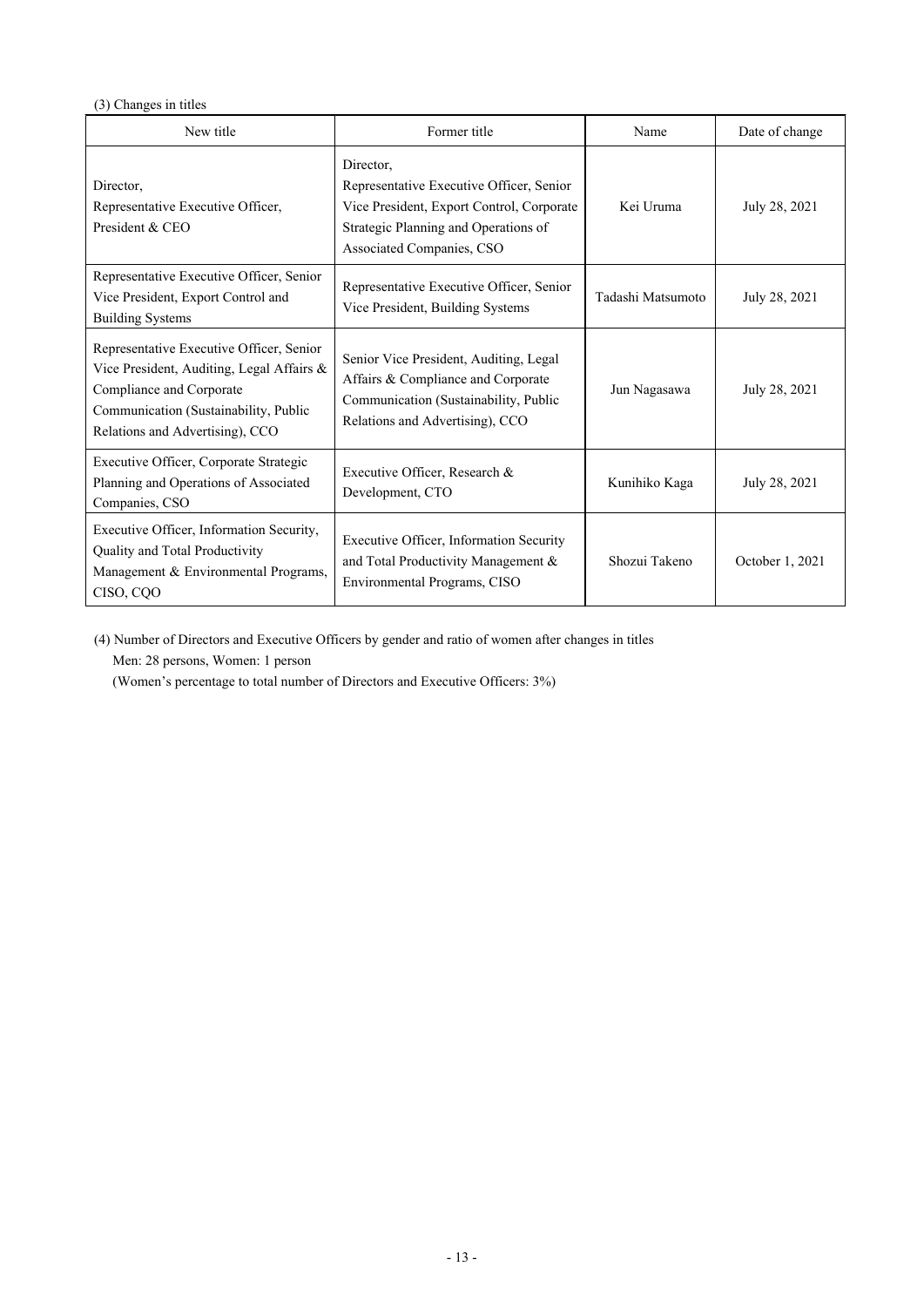## Ⅳ. Financial Information

## 1. Basis of preparation of the condensed quarterly consolidated financial statements

The Group prepares its condensed quarterly consolidated financial statements in accordance with International Accounting Standards 34 "Interim Financial Reporting" ("IAS34") since the Group meets all the requirements of a "specified international accounting standard company" in Article 1-2 of the cabinet Ordinance No. 64 of 2007, "Ordinance on Terminology, Forms and Preparation Methods of quarterly Consolidated Financial Statements", and therefore Article 93 of that Ordinance applies to the Group.

## 2. Audit certification

Pursuant to Article 193-2, paragraph 1 of the Financial Instruments and Exchange Act of Japan, the condensed quarterly consolidated financial statements for the three months ended December 31, 2021, from October 1, 2021 to December 31, 2021 and the first nine months of the current fiscal year from April 1, 2021 to December 31, 2021 are reviewed by KPMG AZSA LLC.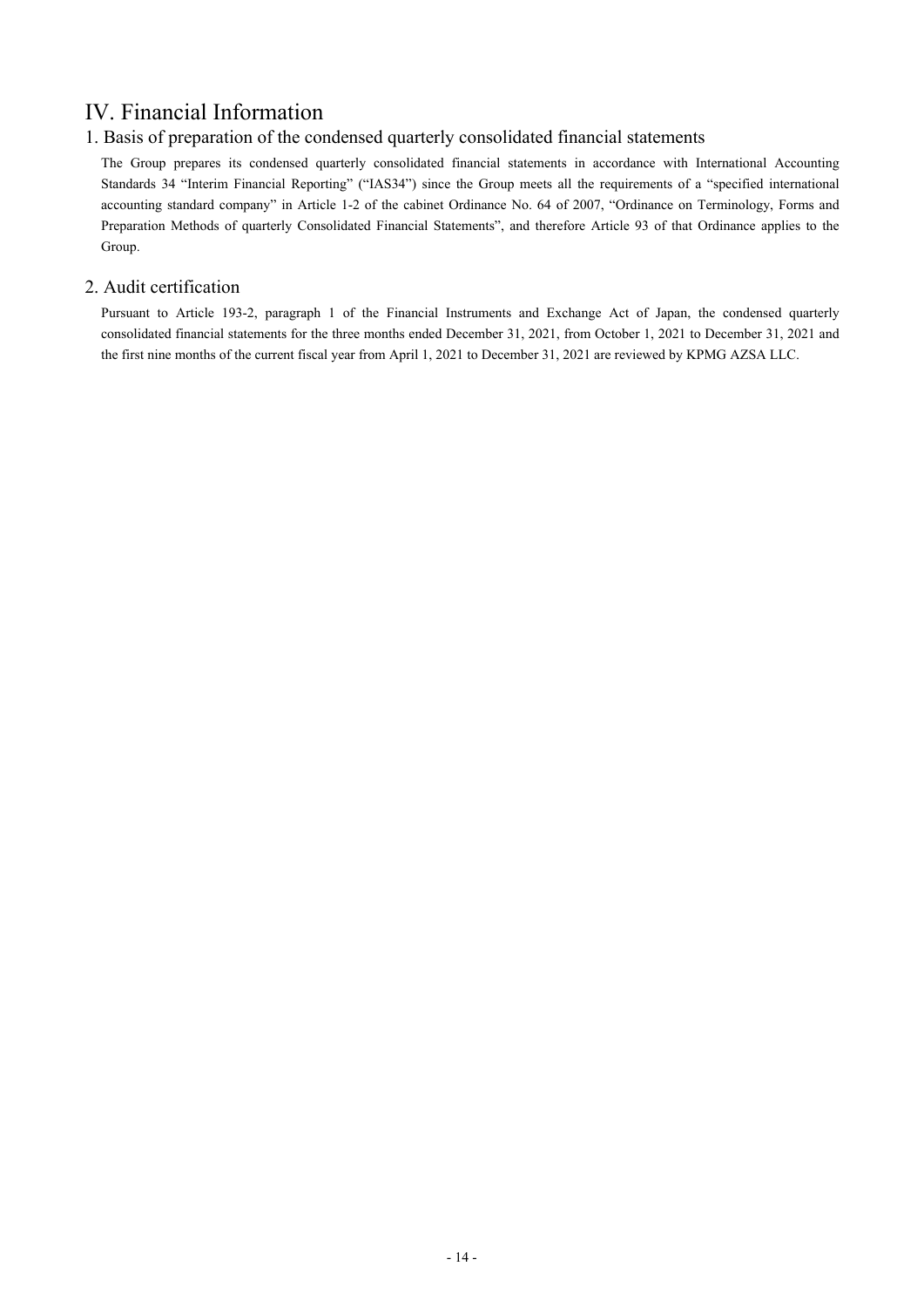## 1 【Condensed Quarterly Consolidated Financial Statements】

(1) 【Condensed Quarterly Consolidated Statement of Financial Position】

|                                                   |              |                     | Yen (millions)      |
|---------------------------------------------------|--------------|---------------------|---------------------|
|                                                   | <b>Notes</b> | As of Mar. 31, 2021 | As of Dec. 31, 2021 |
| (Assets)                                          |              |                     |                     |
| Cash and cash equivalents                         |              | 767,406             | 632,126             |
| Trade receivables                                 |              | 906,831             | 742,318             |
| Contract assets                                   |              | 274,231             | 333,975             |
| Other financial assets                            | 9            | 51,657              | 68,614              |
| Inventories                                       |              | 743,782             | 950,470             |
| Other current assets                              |              | 103,065             | 103,969             |
| Current assets                                    |              | 2,846,972           | 2,831,472           |
| Investments accounted for using the equity method |              | 205,464             | 209,821             |
| Other financial assets                            | 9            | 353,624             | 322,405             |
| Property, plant and equipment                     |              | 857,645             | 849,316             |
| Goodwill and intangible assets                    |              | 153,512             | 156,045             |
| Deferred tax assets                               |              | 183,134             | 171,598             |
| Other non-current assets                          |              | 197,570             | 194,775             |
| Non-current assets                                |              | 1,950,949           | 1,903,960           |
| Total assets                                      |              | 4,797,921           | 4,735,432           |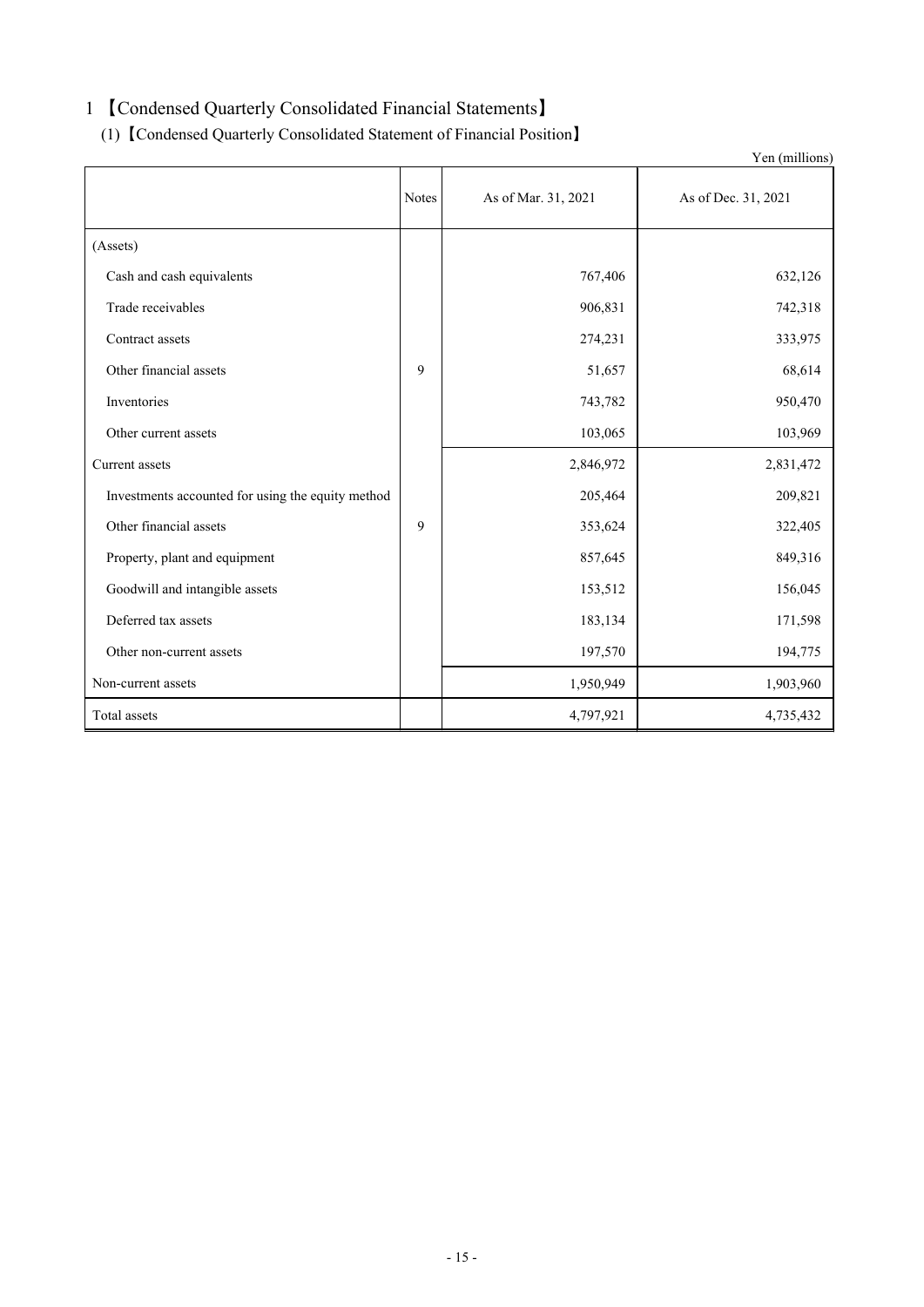Yen (millions)

|                                                | <b>Notes</b> | As of Mar. 31, 2021 | As of Dec. 31, 2021 |
|------------------------------------------------|--------------|---------------------|---------------------|
| (Liabilities)                                  |              |                     |                     |
| Bonds, borrowings and lease liabilities        | 9            | 152,657             | 160,424             |
| Trade payables                                 |              | 541,774             | 530,770             |
| Contract liabilities                           |              | 174,666             | 166,669             |
| Other financial liabilities                    | 9            | 157,750             | 120,206             |
| Accrued expenses                               |              | 302,418             | 258,579             |
| Accrued income taxes                           |              | 30,959              | 18,226              |
| Provisions                                     |              | 97,292              | 94,376              |
| Other current liabilities                      |              | 47,865              | 65,834              |
| Current liabilities                            |              | 1,505,381           | 1,415,084           |
| Bonds, borrowings and lease liabilities        | 9            | 212,774             | 177,678             |
| Net defined benefit liabilities                |              | 161,388             | 169,251             |
| Provisions                                     |              | 5,435               | 5,081               |
| Deferred tax liabilities                       |              | 5,759               | 4,830               |
| Other non-current liabilities                  |              | 36,573              | 35,736              |
| Non-current liabilities                        |              | 421,929             | 392,576             |
| Total liabilities                              |              | 1,927,310           | 1,807,660           |
| (Equity)                                       |              |                     |                     |
| Common stock                                   |              | 175,820             | 175,820             |
| Capital surplus                                |              | 202,777             | 201,957             |
| Retained earnings                              |              | 2,266,490           | 2,344,672           |
| Accumulated other comprehensive income (loss)  | $\mathbf{9}$ | 111,801             | 123,051             |
| Treasury stock, at cost                        |              | (2,595)             | (33, 932)           |
| Mitsubishi Electric Corp. stockholders' equity |              | 2,754,293           | 2,811,568           |
| Non-controlling interests                      |              | 116,318             | 116,204             |
| Total equity                                   |              | 2,870,611           | 2,927,772           |
| Total liabilities and equity                   |              | 4,797,921           | 4,735,432           |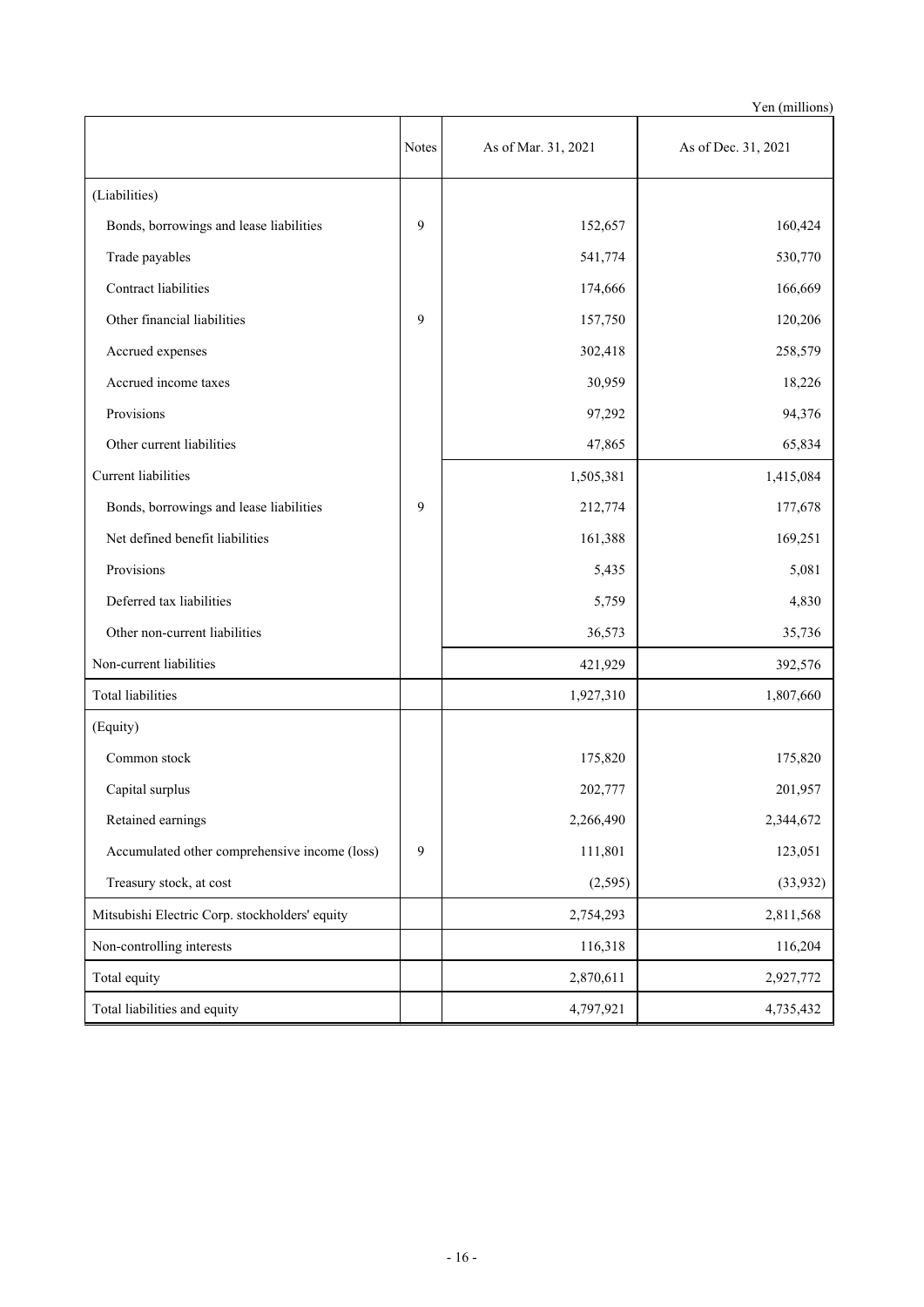## (2)【Condensed Quarterly Consolidated Statement of Profit or Loss and Condensed Quarterly Consolidated

## Statement of Comprehensive Income】

|                                                                         |              |                                            | Yen (millions)                             |
|-------------------------------------------------------------------------|--------------|--------------------------------------------|--------------------------------------------|
|                                                                         | <b>Notes</b> | For the nine months ended<br>Dec. 31, 2020 | For the nine months ended<br>Dec. 31, 2021 |
| Revenue                                                                 | 7            | 2,940,611                                  | 3,181,263                                  |
| Cost of sales                                                           |              | 2,123,770                                  | 2,263,445                                  |
| Selling, general and administrative expenses                            |              | 680,813                                    | 731,154                                    |
| Other profit (loss)                                                     |              | 1,680                                      | 3,525                                      |
| Operating profit                                                        |              | 137,708                                    | 190,189                                    |
| Financial income                                                        |              | 7,886                                      | 7,436                                      |
| Financial expenses                                                      |              | 2,064                                      | 2,595                                      |
| Share of profit of investments<br>accounted for using the equity method |              | 14,823                                     | 12,202                                     |
| Profit before income taxes                                              |              | 158,353                                    | 207,232                                    |
| Income taxes                                                            |              | 44,498                                     | 47,645                                     |
| Net profit                                                              |              | 113,855                                    | 159,587                                    |
| Net profit attributable to:                                             |              |                                            |                                            |
| Mitsubishi Electric Corp. stockholders                                  |              | 107,781                                    | 148,465                                    |
| Non-controlling interests                                               |              | 6,074                                      | 11,122                                     |

【Condensed Quarterly Consolidated Statement of Profit or Loss】

Notes For the nine months ended<br> $\Gamma$ Dec. 31, 2020 For the nine months ended Dec. 31, 2021 Earnings per share (attributable to Mitsubishi Electric Corp. stockholders) Basic 8 50.24 69.44 Diluted 8 50.24 69.44

Yen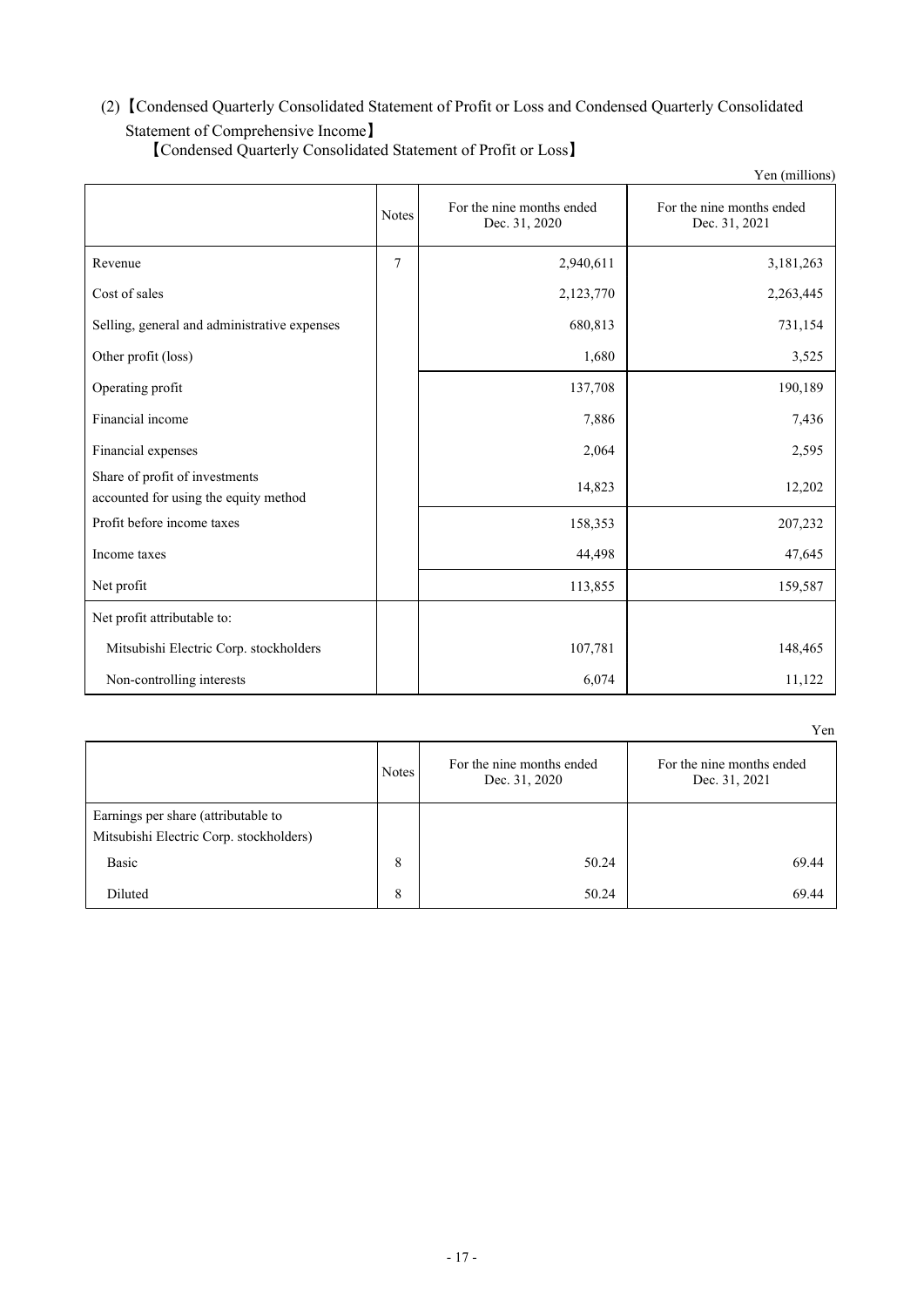## 【Condensed Quarterly Consolidated Statement of Comprehensive Income】

|                                                                                                           |              |                                            | Yen (millions)                             |
|-----------------------------------------------------------------------------------------------------------|--------------|--------------------------------------------|--------------------------------------------|
|                                                                                                           | <b>Notes</b> | For the nine months ended<br>Dec. 31, 2020 | For the nine months ended<br>Dec. 31, 2021 |
| Net profit                                                                                                |              | 113,855                                    | 159,587                                    |
| Other comprehensive income (loss), net of tax                                                             |              |                                            |                                            |
| Items that will not be reclassified to net profit                                                         |              |                                            |                                            |
| Changes in fair value of financial assets<br>measured at fair value through other<br>comprehensive income | 9            | 52,282                                     | 7,145                                      |
| Share of other comprehensive income of<br>investments accounted for using the equity<br>method            |              | 702                                        | 220                                        |
| Total items that will not be reclassified to<br>net profit                                                |              | 52,984                                     | 7,365                                      |
| Items that may be reclassified to net profit                                                              |              |                                            |                                            |
| Exchange differences on translating foreign<br>operations                                                 |              | 21,515                                     | 17,757                                     |
| Net changes in the fair value of cash flow<br>hedges                                                      |              | 121                                        | (24)                                       |
| Share of other comprehensive income of<br>investments accounted for using the equity<br>method            |              | (520)                                      | 4,021                                      |
| Total items that may be reclassified to net<br>profit                                                     |              | 21,116                                     | 21,754                                     |
| Total other comprehensive income (loss)                                                                   |              | 74,100                                     | 29,119                                     |
| Comprehensive income                                                                                      |              | 187,955                                    | 188,706                                    |
| Comprehensive income attributable to:                                                                     |              |                                            |                                            |
| Mitsubishi Electric Corp. stockholders                                                                    |              | 180,527                                    | 175,155                                    |
| Non-controlling interests                                                                                 |              | 7,428                                      | 13,551                                     |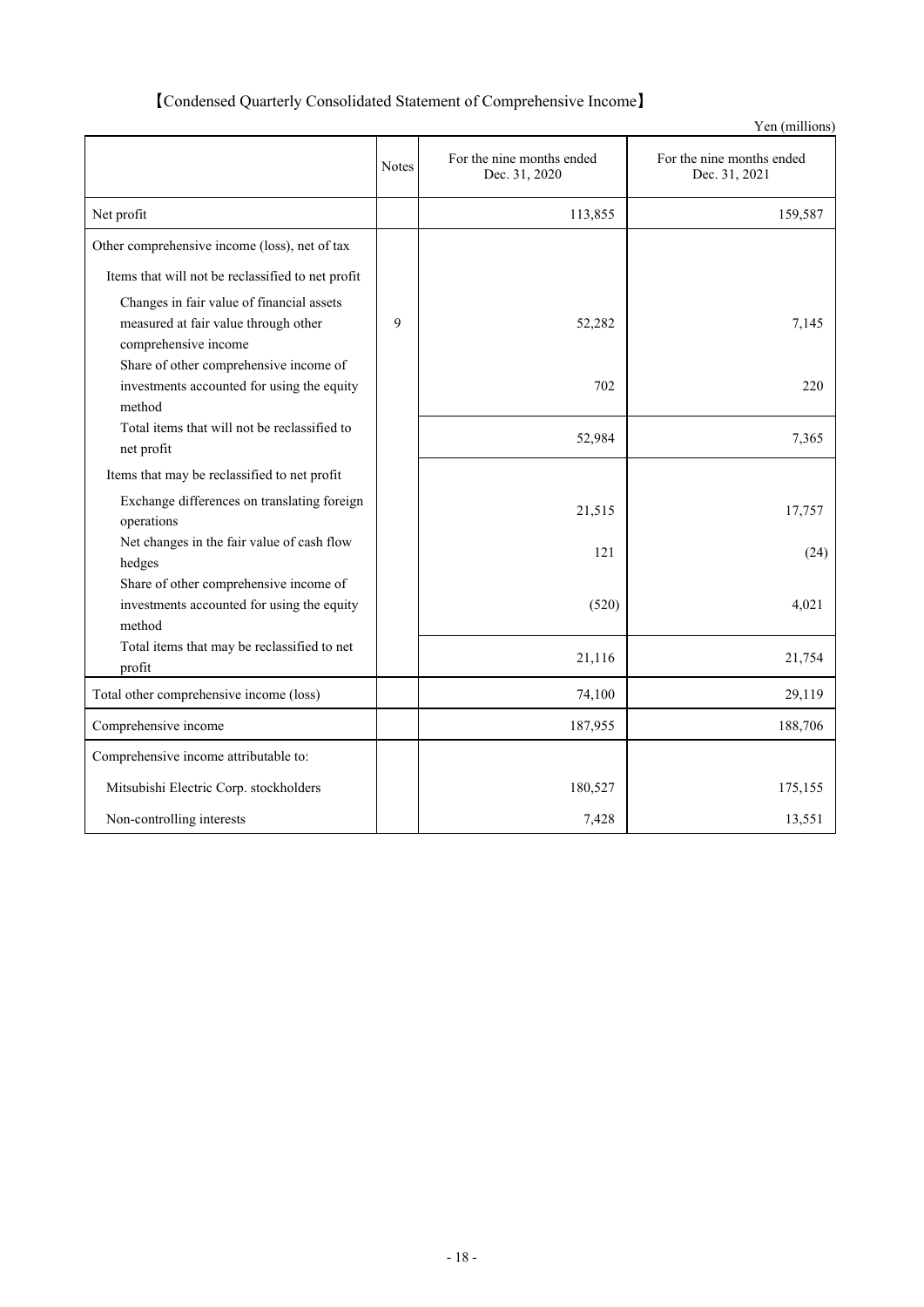| [Condensed Quarterly Consolidated Statement of Profit or Loss] |  |
|----------------------------------------------------------------|--|
|----------------------------------------------------------------|--|

|                                                                         |              |                                             | Yen (millions)                              |
|-------------------------------------------------------------------------|--------------|---------------------------------------------|---------------------------------------------|
|                                                                         | <b>Notes</b> | For the three months ended<br>Dec. 31, 2020 | For the three months ended<br>Dec. 31, 2021 |
| Revenue                                                                 |              | 1,038,587                                   | 1,042,886                                   |
| Cost of sales                                                           |              | 738,947                                     | 749,126                                     |
| Selling, general and administrative expenses                            |              | 224,280                                     | 242,267                                     |
| Other profit (loss)                                                     |              | 994                                         | 866                                         |
| Operating profit                                                        |              | 76,354                                      | 52,359                                      |
| Financial income                                                        |              | 2,688                                       | 3,496                                       |
| Financial expenses                                                      |              | 624                                         | 618                                         |
| Share of profit of investments<br>accounted for using the equity method |              | 4,249                                       | 3,600                                       |
| Profit before income taxes                                              |              | 82,667                                      | 58,837                                      |
| Income taxes                                                            |              | 20,214                                      | 13,175                                      |
| Net profit                                                              |              | 62,453                                      | 45,662                                      |
| Net profit attributable to:                                             |              |                                             |                                             |
| Mitsubishi Electric Corp. stockholders                                  |              | 59,550                                      | 43,629                                      |
| Non-controlling interests                                               |              | 2,903                                       | 2,033                                       |

|                                                                                | <b>Notes</b> | For the three months ended<br>Dec. 31, 2020 | For the three months ended<br>Dec. 31, 2021 |
|--------------------------------------------------------------------------------|--------------|---------------------------------------------|---------------------------------------------|
| Earnings per share (attributable to<br>Mitsubishi Electric Corp. stockholders) |              |                                             |                                             |
| Basic                                                                          | 8            | 27.76                                       | 20.48                                       |
| Diluted                                                                        | 8            | 27.76                                       | 20.48                                       |

Yen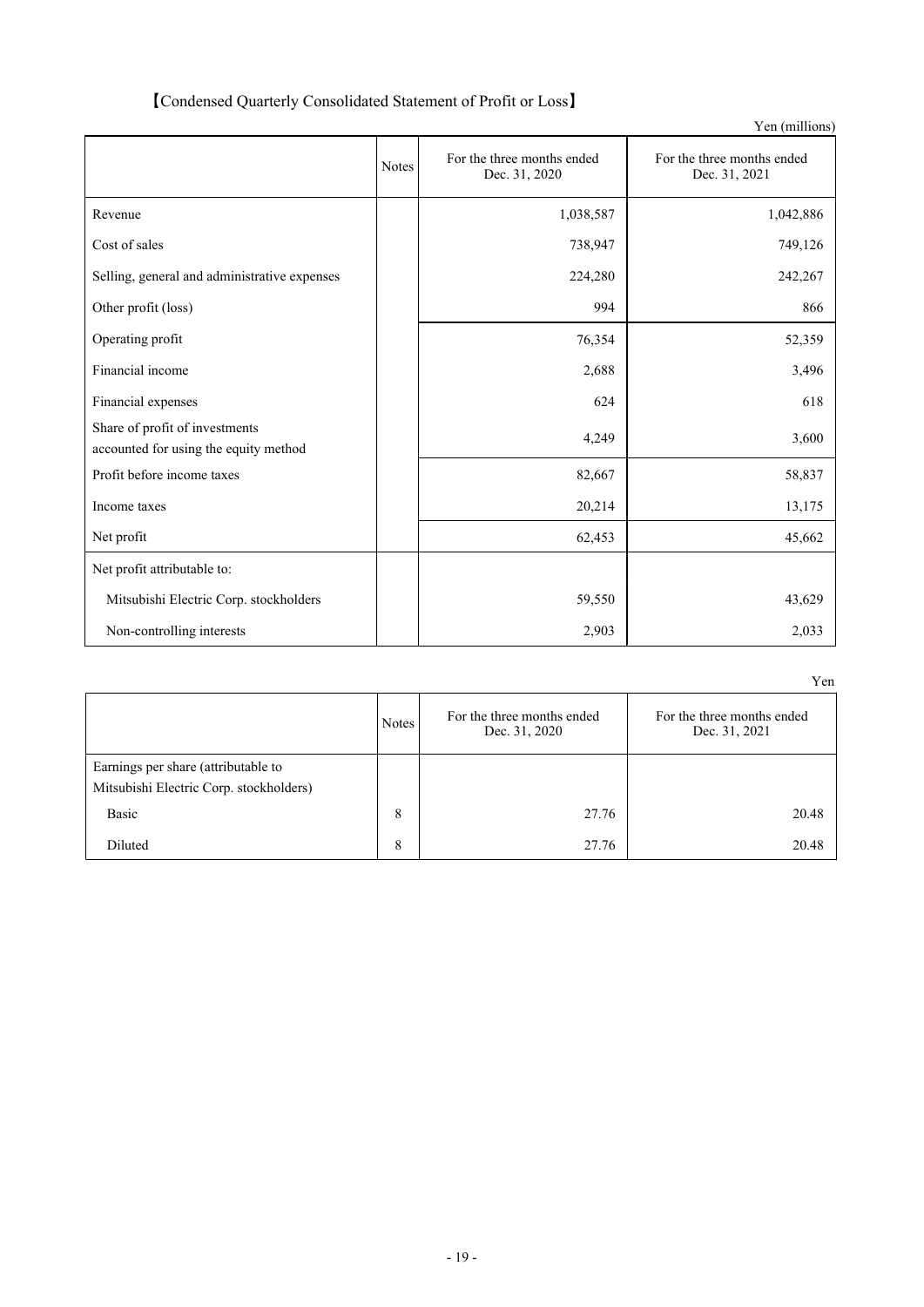## 【Condensed Quarterly Consolidated Statement of Comprehensive Income】

|                                                      |       |                                             | Yen (millions)                              |
|------------------------------------------------------|-------|---------------------------------------------|---------------------------------------------|
|                                                      | Notes | For the three months ended<br>Dec. 31, 2020 | For the three months ended<br>Dec. 31, 2021 |
| Net profit                                           |       | 62,453                                      | 45,662                                      |
| Other comprehensive income (loss), net of tax        |       |                                             |                                             |
| Items that will not be reclassified to net profit    |       |                                             |                                             |
| Changes in fair value of financial assets            |       |                                             |                                             |
| measured at fair value through other                 |       | 23,226                                      | (4,505)                                     |
| comprehensive income                                 |       |                                             |                                             |
| Share of other comprehensive income of               |       |                                             |                                             |
| investments accounted for using the equity           |       | 121                                         | (357)                                       |
| method                                               |       |                                             |                                             |
| Total items that will not be reclassified to         |       | 23,347                                      | (4, 862)                                    |
| net profit                                           |       |                                             |                                             |
| Items that may be reclassified to net profit         |       |                                             |                                             |
| Exchange differences on translating foreign          |       | 16,172                                      | 27,001                                      |
| operations                                           |       |                                             |                                             |
| Net changes in the fair value of cash flow           |       | 55                                          | 33                                          |
| hedges                                               |       |                                             |                                             |
| Share of other comprehensive income of               |       |                                             |                                             |
| investments accounted for using the equity<br>method |       | 909                                         | (77)                                        |
| Total items that may be reclassified to net          |       |                                             |                                             |
| profit                                               |       | 17,136                                      | 26,957                                      |
| Total other comprehensive income (loss)              |       | 40,483                                      | 22,095                                      |
| Comprehensive income                                 |       | 102,936                                     | 67,757                                      |
| Comprehensive income attributable to:                |       |                                             |                                             |
| Mitsubishi Electric Corp. stockholders               |       | 98,925                                      | 62,596                                      |
| Non-controlling interests                            |       | 4,011                                       | 5,161                                       |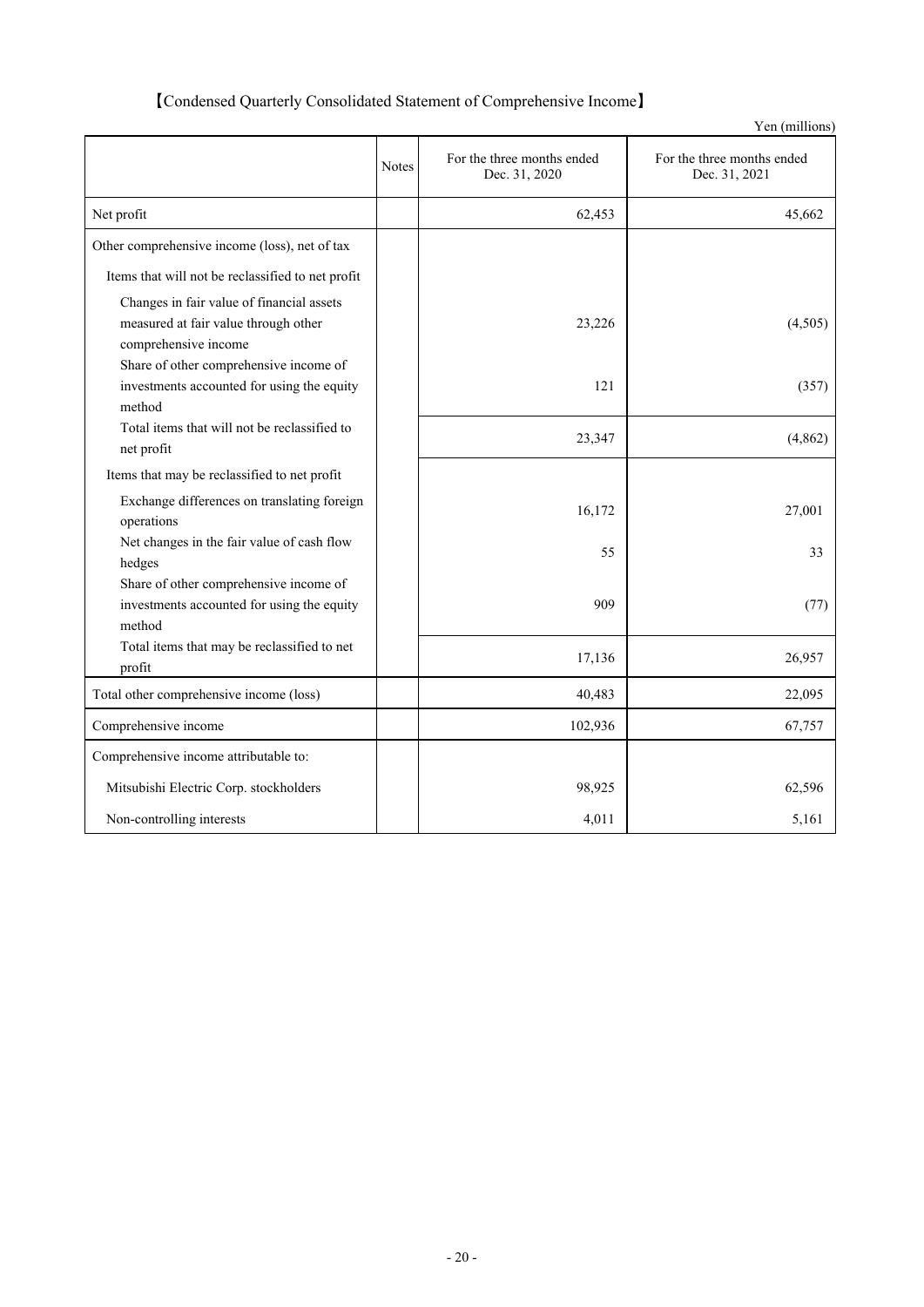## (3) 【Condensed Quarterly Consolidated Statement of Changes in Equity】

For the nine months ended Dec. 31, 2020

|                                                            |              |                 |                    |                                                |                                                        |                            |           |                              | Yen (millions) |
|------------------------------------------------------------|--------------|-----------------|--------------------|------------------------------------------------|--------------------------------------------------------|----------------------------|-----------|------------------------------|----------------|
|                                                            |              |                 |                    | Mitsubishi Electric Corp. stockholders' equity |                                                        |                            |           |                              |                |
|                                                            | <b>Notes</b> | Common<br>stock | Capital<br>surplus | Retained<br>earnings                           | Accumulated<br>other<br>comprehensive<br>income (loss) | Treasury<br>stock, at cost | Total     | Non-controlling<br>interests | Total equity   |
| Balance at beginning of period                             |              | 175,820         | 202,832            | 2,071,817                                      | (17, 802)                                              | (2,924)                    | 2,429,743 | 109,116                      | 2,538,859      |
| Comprehensive income                                       |              |                 |                    |                                                |                                                        |                            |           |                              |                |
| Net profit                                                 |              |                 |                    | 107,781                                        |                                                        |                            | 107,781   | 6,074                        | 113,855        |
| Other comprehensive income<br>(loss), net of tax           |              |                 |                    |                                                | 72,746                                                 |                            | 72,746    | 1,354                        | 74,100         |
| Comprehensive income                                       |              | -               | -                  | 107,781                                        | 72,746                                                 | $\overline{\phantom{0}}$   | 180,527   | 7,428                        | 187,955        |
| Reclassification to retained<br>earnings                   |              |                 |                    | (4,613)                                        | 4,613                                                  |                            |           |                              |                |
| Dividends                                                  | 6            |                 |                    | (77, 283)                                      |                                                        |                            | (77, 283) | (6,126)                      | (83, 409)      |
| Purchase of treasury stock                                 |              |                 |                    |                                                |                                                        | (367)                      | (367)     |                              | (367)          |
| Disposal of treasury stock                                 |              |                 | (696)              |                                                |                                                        | 696                        | $\Omega$  |                              | $\theta$       |
| Transactions with non-<br>controlling interests and others |              |                 | 129                |                                                |                                                        |                            | 129       | 184                          | 313            |
| Balance at end of period                                   |              | 175,820         | 202,265            | 2,097,702                                      | 59,557                                                 | (2,595)                    | 2,532,749 | 110,602                      | 2,643,351      |

For the nine months ended Dec. 31, 2021

|                                                            |       |                 |                    |                                                |                                                        |                            |           |                              | 1 cm (minitons) |
|------------------------------------------------------------|-------|-----------------|--------------------|------------------------------------------------|--------------------------------------------------------|----------------------------|-----------|------------------------------|-----------------|
|                                                            |       |                 |                    | Mitsubishi Electric Corp. stockholders' equity |                                                        |                            |           |                              |                 |
|                                                            | Notes | Common<br>stock | Capital<br>surplus | Retained<br>earnings                           | Accumulated<br>other<br>comprehensive<br>income (loss) | Treasury<br>stock, at cost | Total     | Non-controlling<br>interests | Total equity    |
| Balance at beginning of period                             |       | 175,820         | 202,777            | 2,266,490                                      | 111,801                                                | (2,595)                    | 2,754,293 | 116,318                      | 2,870,611       |
| Comprehensive income                                       |       |                 |                    |                                                |                                                        |                            |           |                              |                 |
| Net profit                                                 |       |                 |                    | 148,465                                        |                                                        |                            | 148,465   | 11,122                       | 159,587         |
| Other comprehensive income<br>(loss), net of tax           |       |                 |                    |                                                | 26,690                                                 |                            | 26,690    | 2,429                        | 29,119          |
| Comprehensive income                                       |       |                 |                    | 148,465                                        | 26,690                                                 | -                          | 175,155   | 13,551                       | 188,706         |
| Reclassification to retained<br>earnings                   |       |                 |                    | 15,440                                         | (15, 440)                                              |                            |           |                              |                 |
| Dividends                                                  | 6     |                 |                    | (85, 723)                                      |                                                        |                            | (85, 723) | (13,020)                     | (98, 743)       |
| Purchase of treasury stock                                 |       |                 |                    |                                                |                                                        | (32,390)                   | (32,390)  |                              | (32,390)        |
| Disposal of treasury stock                                 |       |                 | (1,053)            |                                                |                                                        | 1,053                      | $\theta$  |                              | $\theta$        |
| Transactions with non-<br>controlling interests and others |       |                 | 233                |                                                |                                                        |                            | 233       | (645)                        | (412)           |
| Balance at end of period                                   |       | 175,820         | 201,957            | 2,344,672                                      | 123,051                                                | (33,932)                   | 2,811,568 | 116,204                      | 2,927,772       |

Yen (millions)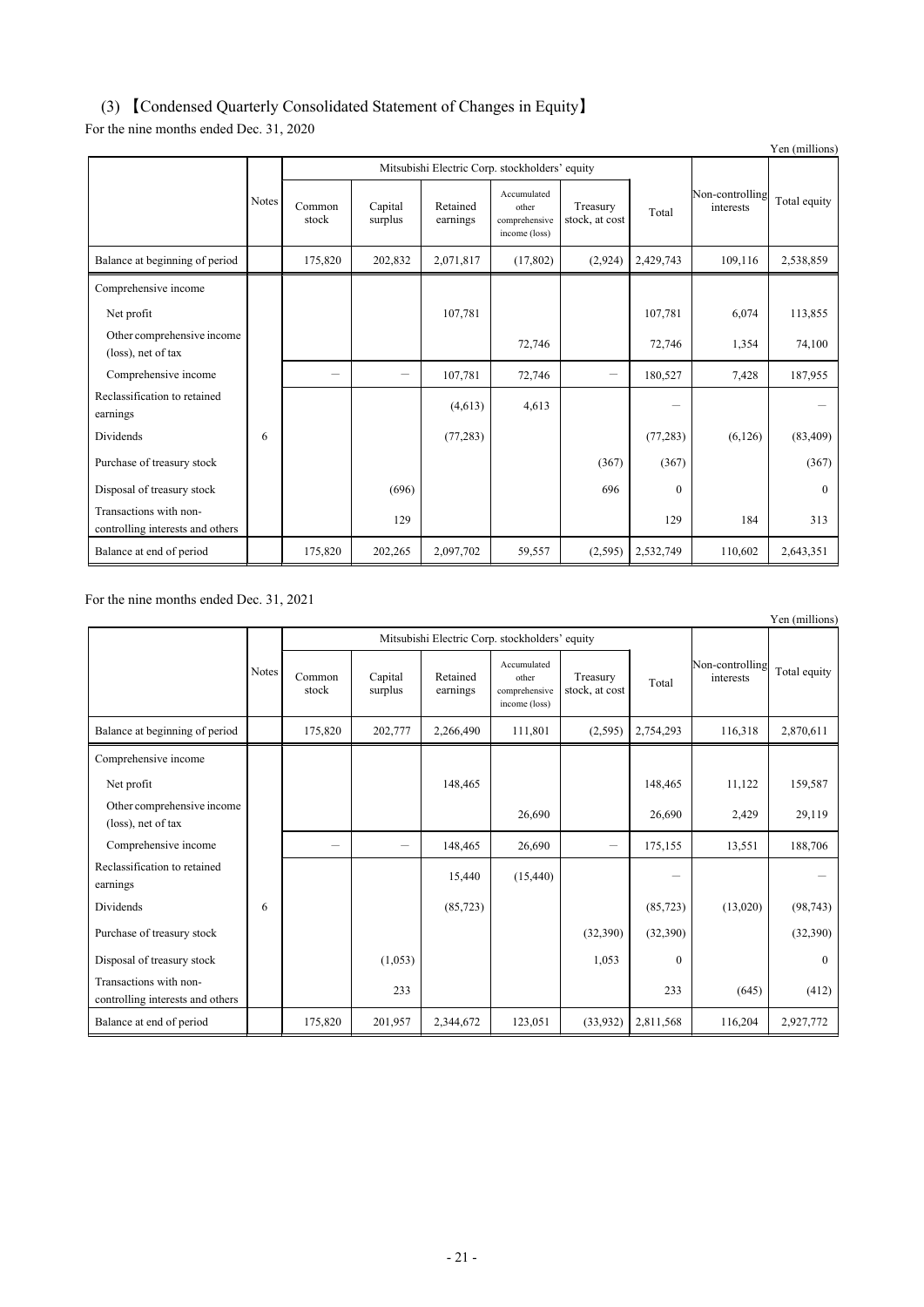## (4) 【Condensed Quarterly Consolidated Statement of Cash Flows】

|                                                                         |                                            | Yen (millions)                             |
|-------------------------------------------------------------------------|--------------------------------------------|--------------------------------------------|
|                                                                         | For the nine months ended<br>Dec. 31, 2020 | For the nine months ended<br>Dec. 31, 2021 |
| Cash flows from operating activities                                    |                                            |                                            |
| Net profit                                                              | 113,855                                    | 159,587                                    |
| Adjustments to cash flows from operating activities                     |                                            |                                            |
| Depreciation and amortization                                           | 154,279                                    | 148,828                                    |
| Impairment losses                                                       | 4,565                                      | 1                                          |
| Loss (gain) on sales and disposal of property, plant and                | 45                                         | 1,074                                      |
| equipment, net<br>Income taxes                                          | 44,498                                     |                                            |
|                                                                         |                                            | 47,645                                     |
| Share of profit of investments accounted for using the<br>equity method | (14, 823)                                  | (12,202)                                   |
| Financial income and financial expenses                                 | (5,822)                                    | (4, 841)                                   |
| Decrease in trade receivables                                           | 194,097                                    | 173,819                                    |
| Decrease (increase) in contract assets                                  | (2,720)                                    | (59, 485)                                  |
| Decrease (increase) in inventories                                      | (76, 599)                                  | (199, 601)                                 |
| Decrease in other assets                                                | 3,189                                      | 12,092                                     |
| Increase (decrease) in trade payables                                   | (45, 573)                                  | (13, 675)                                  |
| Increase in net defined benefit liabilities                             | 11,008                                     | 10,851                                     |
| Increase (decrease) in other liabilities                                | (49,064)                                   | (84, 573)                                  |
| Others, net                                                             | 947                                        | (17,212)                                   |
| Subtotal                                                                | 331,882                                    | 162,308                                    |
| Interest and dividends received                                         | 19,327                                     | 20,051                                     |
| Interest paid                                                           | (1, 861)                                   | (1,728)                                    |
| Income taxes paid                                                       | (32, 523)                                  | (63, 487)                                  |
| Cash flows from operating activities                                    | 316,825                                    | 117,144                                    |
| Cash flows from investing activities                                    |                                            |                                            |
| Purchase of property, plant and equipment                               | (127, 058)                                 | (93, 605)                                  |
| Proceeds from sale of property, plant and equipment                     | 3,733                                      | 1,277                                      |
| Purchase of intangible assets                                           | (12,513)                                   | (13,705)                                   |
| Purchase of investment securities and others, net of cash               |                                            |                                            |
| acquired                                                                | (13,768)                                   | (11,956)                                   |
| Proceeds from sale of investment securities and others,                 |                                            |                                            |
| net of cash disposed                                                    | 8,540                                      | 47,136                                     |
| Others, net                                                             | 917                                        | (1, 426)                                   |
| Cash flows from investing activities                                    | (140, 149)                                 | (72, 279)                                  |
|                                                                         |                                            |                                            |
| Cash flows from financing activities                                    |                                            |                                            |
| Proceeds from bonds and long-term borrowings                            | 324                                        | 380                                        |
| Repayments of bonds and long-term borrowings                            | (27, 576)                                  | (20, 624)                                  |
| Increase in short-term borrowings, net                                  | 58,989                                     | 1,336                                      |
| Repayments of lease liabilities                                         | (41,660)                                   | (41,270)                                   |
| Dividends paid to Mitsubishi Electric Corp. stockholders                | (77, 283)                                  | (85, 723)                                  |
| Purchase of treasury stock                                              | (367)                                      | (32, 390)                                  |
| Disposal of treasury stock                                              | 0                                          |                                            |
| Dividends paid to non-controlling interests                             | (6,894)                                    | (12, 723)                                  |
| Transactions with non-controlling interests                             | 289                                        | (450)                                      |
| Cash flows from financing activities                                    | (94, 178)                                  | (191, 464)                                 |
| Effect of exchange rate changes on cash and cash equivalents            | 5,471                                      | 11,319                                     |
| Net increase (decrease) in cash and cash equivalents                    | 87,969                                     | (135, 280)                                 |
| Cash and cash equivalents at beginning of period                        | 537,559                                    | 767,406                                    |
| Cash and cash equivalents at end of period                              | 625,528                                    | 632,126                                    |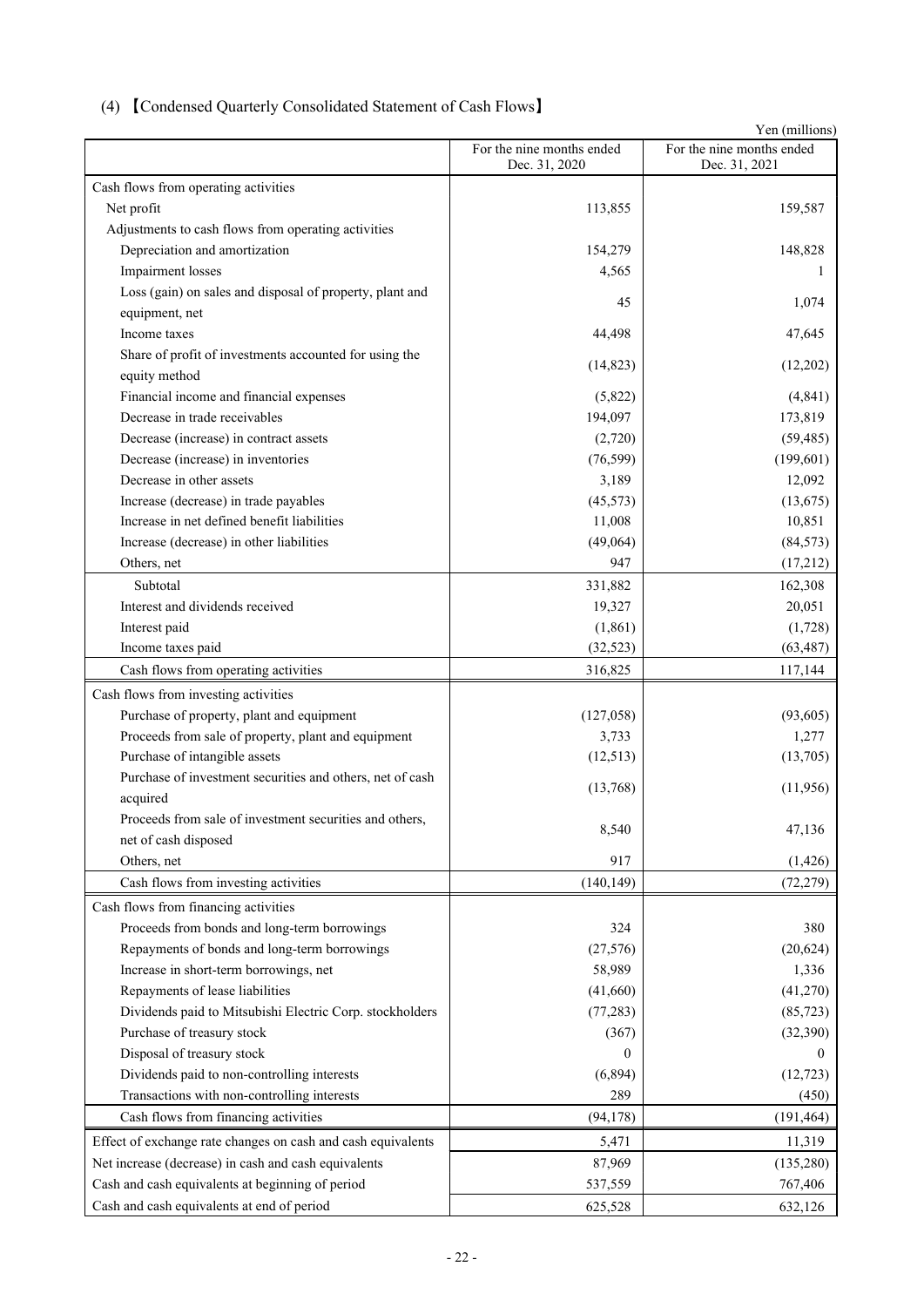## 【Notes to condensed quarterly consolidated financial statements】

## 1. Reporting entity

Mitsubishi Electric Corporation ("the Company") is an entity located in Japan. The condensed quarterly consolidated financial statements of the Mitsubishi Electric Group ("the Group") comprises the Company, its subsidiaries and equity in the Company's associates and joint ventures.

The Group is a multinational organization which develops, manufactures, sells and distributes a broad range of electrical and electronic equipment in the fields as diverse as home appliances to space electronics. The Company and its subsidiaries' principal lines of business are: (1) Energy and Electric Systems, (2) Industrial Automation Systems, (3) Information and Communication Systems, (4) Electronic Devices, (5) Home Appliances and (6) Others. The Group's manufacturing operations are conducted principally by the Company with 24 manufacturing sites located in Japan, as well as overseas manufacturing sites located in Thailand, China, the United States, Mexico, Italy and other countries.

#### 2. Basis of preparation

(1) Statement of condensed quarterly consolidated financial statements in accordance with IAS 34

The Group prepares its condensed quarterly consolidated financial statements in accordance with International Accounting Standards 34 "Interim Financial Reporting" ("IAS34") since the Group meets all the requirements of a "specified international accounting standard company" in Article 1-2 of the cabinet Ordinance No. 64 of 2007, "Ordinance on Terminology, Forms and Preparation Methods of quarterly Consolidated Financial Statements", and therefore Article 93 of that Ordinance applies to the Group.

#### (2) Basis of measurement

The condensed quarterly consolidated financial statements of the Group are prepared using a historical cost basis except for certain financial instruments, defined benefit obligations, and plan assets that are measured at fair value and other items.

#### (3) Functional currency and presentation currency

The condensed quarterly consolidated financial statements of the Group are presented in Japanese yen, which is the Company's functional currency, rounded down in units of millions of yen.

## 3. Significant accounting policies

Significant accounting policies adopted in preparation of the condensed quarterly consolidated financial statements are consistent with those used in the preparation of the Company's annual consolidated financial statements for the year ended March 31, 2021.

#### 4. Significant accounting estimates and judgments

Management is required to make judgments, estimates and assumptions that affect the application of accounting policies and amounts of assets, liabilities, income and expenses in preparation of the condensed quarterly consolidated financial statements in accordance with IFRS. Actual results may differ from these estimates.

Estimates and underlying assumptions are reviewed on an ongoing basis. The effects resulting from changes in accounting estimates are recognized in the period when estimates are revised and in the subsequent periods.

Accounting estimates and assumptions that could have a material effect on the amounts in the condensed quarterly consolidated financial statements are the same as in the Company's annual consolidated financial statements for the year ended March 31, 2021.

With regard to the impact of the novel coronavirus disease (COVID-19), the Company assumes that it may not have significant long-term impact on its accounting estimates such as the "Recoverable amount of property, plant and equipment, goodwill and intangible assets", as the global economy is expected to make progress in recovery in general with the normalization of economic activities accompanying with vaccine dissemination in various countries and regions as well as the prop up of political measures particularly in the U.S. and China, although the uncertainty still remains. The Group believes that the above assumption is the best estimate as of December 31, 2021. However, if the COVID-19 has a greater impact on future circumstances than expected, it may significantly affect the amounts in the consolidated financial statements. Regarding above the assumption, there are no significant changes from the conditions in the Company's annual consolidated financial statements for the year ended March 31, 2021.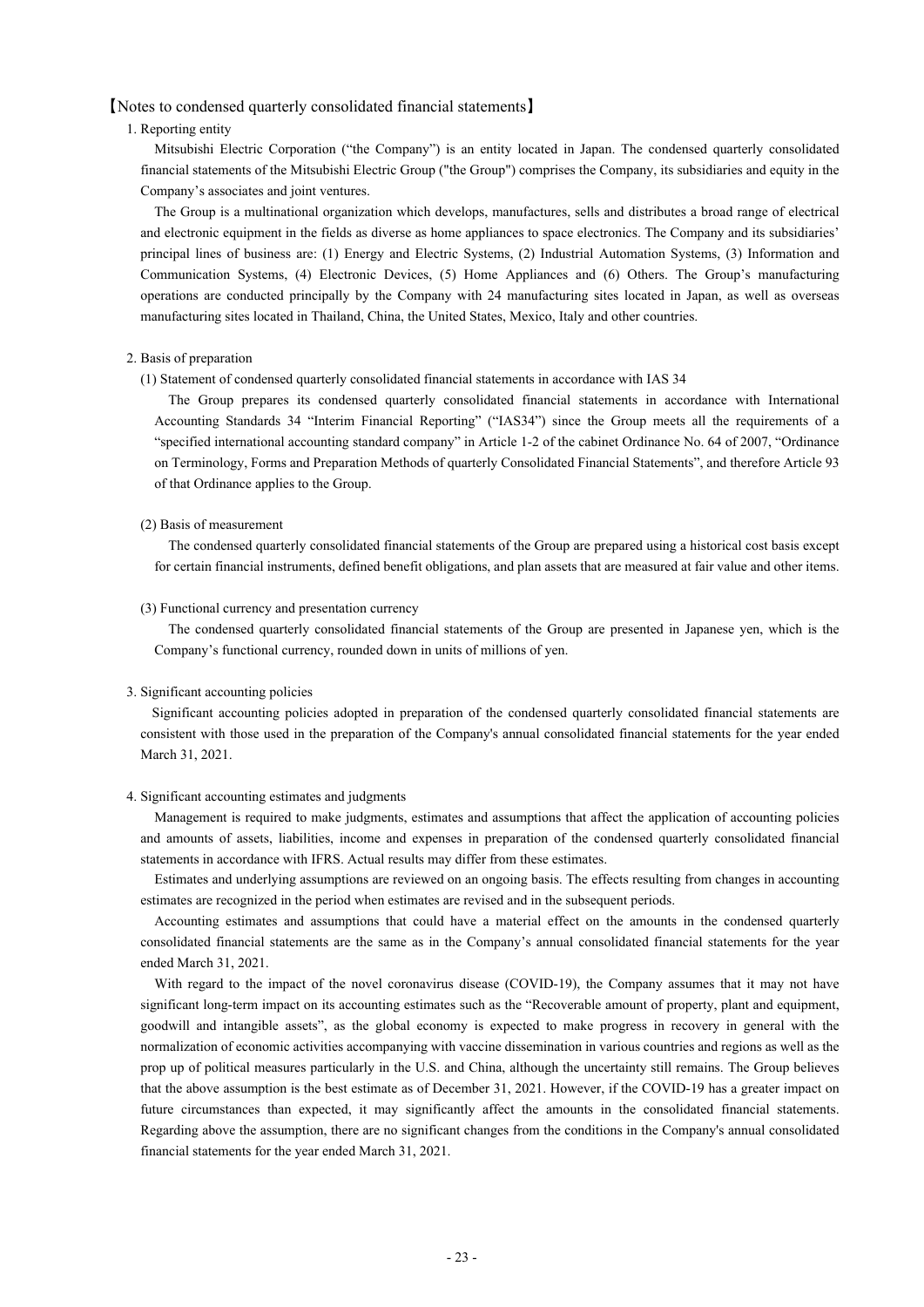## 5. Segment information

## (1) Overview of reportable segments

The operating segments presented below are identified based on the segments for which separate financial information is available, and are periodically used for decisions on business resources allocation and evaluation of business operation by the Company's management.

The Group conducts business through 6 categories, Energy and Electric Systems, Industrial Automation Systems, Information and Communication Systems, Electronic Devices, Home Appliances, and Others, by aggregating multiple operating segments based on types and characteristics of products, production methods, and similarities in market. Principal operating segments and major products and services included in each category are as follows:

| <b>Energy and Electric</b><br>Systems       | <b>Public Utility Systems</b><br>Energy & Industrial<br>Systems<br><b>Building Systems</b> | Turbine generators, hydraulic turbine generators, nuclear power plant<br>equipment, motors, transformers, power electronics equipment, circuit<br>breakers, gas insulated switchgears, switch control devices, surveillance-<br>system control and security systems, transmission and distribution ICT<br>systems, large display devices, electrical equipment for locomotives and<br>rolling stock, wireless and wired communications systems, network<br>camera systems, elevators, escalators, building security systems, building<br>management systems, and others |
|---------------------------------------------|--------------------------------------------------------------------------------------------|-------------------------------------------------------------------------------------------------------------------------------------------------------------------------------------------------------------------------------------------------------------------------------------------------------------------------------------------------------------------------------------------------------------------------------------------------------------------------------------------------------------------------------------------------------------------------|
| Industrial<br>Automation<br>Systems         | Factory Automation<br>Systems<br>Automotive Equipment                                      | Programmable logic controllers, inverters, servomotors, human-machine<br>interface, motors, hoists, magnetic switches, no-fuse circuit breakers,<br>short-circuit breakers, transformers for electricity distribution, time and<br>power meters, uninterruptible power supply, industrial fans, computerized<br>numerical controllers, electrical discharge machines, laser processing<br>machines, industrial robots, clutches, automotive electrical equipment,<br>electric powertrain system, car electronics and car mechatronics, car<br>multimedia, and others    |
| Information and<br>Communication<br>Systems | <b>Information Systems</b><br>& Network Service<br>Electronic Systems                      | equipment, satellites, radar equipment,<br>Satellite communications<br>antennas, missile systems, fire control systems, broadcasting equipment,<br>network security systems, information systems equipment, systems<br>integration, and others                                                                                                                                                                                                                                                                                                                          |
| <b>Electronic Devices</b>                   | Semiconductor & Device                                                                     | Power modules, high-frequency devices, optical devices, LCD devices,<br>and others                                                                                                                                                                                                                                                                                                                                                                                                                                                                                      |
| Home Appliances                             | Living Environment &<br>Digital Media Equipment                                            | Room air conditioners, package air conditioners, chillers, showcases,<br>compressors, refrigeration units, air-to-water heat pump boilers,<br>ventilators, hot water supply systems, IH cooking heaters, LED bulbs,<br>indoor lighting, LCD televisions, refrigerators, electric<br>fans,<br>dehumidifiers, air purifiers, vacuum cleaners, jar rice cookers, microwave<br>ovens, and others                                                                                                                                                                            |
| Others                                      |                                                                                            | Procurement, logistics, real estate, advertising, finance, and other services                                                                                                                                                                                                                                                                                                                                                                                                                                                                                           |

Intersegment transactions are conducted generally at prices that the Company's management recognizes as approximate arm's length prices. The calculation method of operating profit (loss) for reportable segments is consistent with that used in the Condensed Quarterly Consolidated Statement of Profit or Loss. It does not include share of profit of investments accounted for using the equity method, financial income or financial expenses.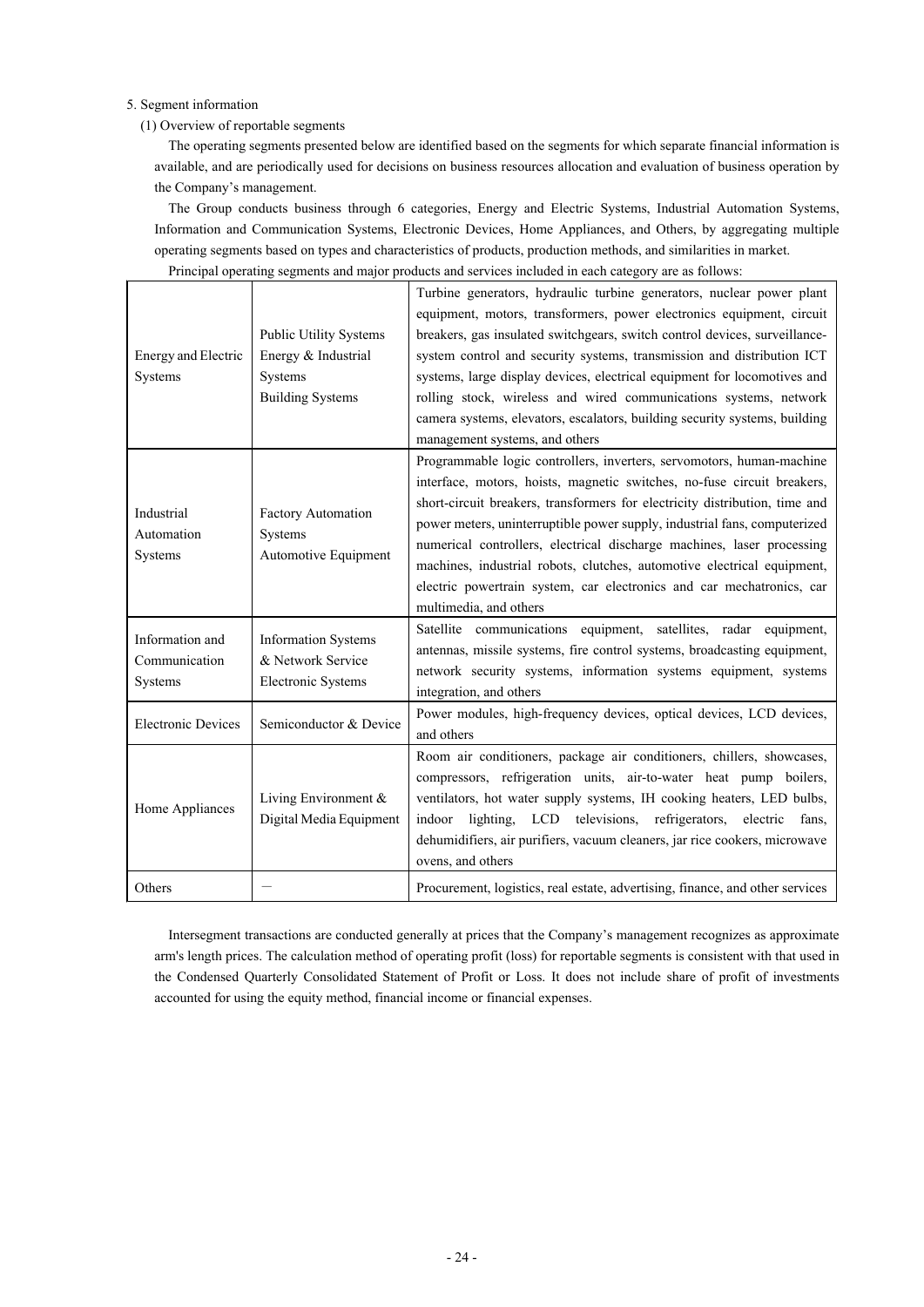## (2) Segment information by business categories

Segment information by business categories are as follows. Amounts of operating profit in Eliminations and corporate are unallocatable research and development expenses.

For the nine months ended Dec. 31, 2020

|                       |                                          |                                     |                                                     |                       |                    |         |           |                                  | Yen (millions)        |
|-----------------------|------------------------------------------|-------------------------------------|-----------------------------------------------------|-----------------------|--------------------|---------|-----------|----------------------------------|-----------------------|
|                       | Energy and<br>Electric<br><b>Systems</b> | Industrial<br>Automation<br>Systems | Information<br>and<br>Communi-<br>cation<br>Systems | Electronic<br>Devices | Home<br>Appliances | Others  | Total     | Eliminations<br>and<br>corporate | Consolidated<br>total |
| Revenue and operating |                                          |                                     |                                                     |                       |                    |         |           |                                  |                       |
| profit                |                                          |                                     |                                                     |                       |                    |         |           |                                  |                       |
| Revenue               |                                          |                                     |                                                     |                       |                    |         |           |                                  |                       |
| External customers    | 861.639                                  | 883.943                             | 215.645                                             | 118,738               | 744,885            | 115,761 | 2,940,611 |                                  | 2.940.611             |
| Intersegment          | 6,337                                    | 8,180                               | 28,130                                              | 30,167                | 10.046             | 309,123 | 391,983   | (391, 983)                       |                       |
| Total                 | 867,976                                  | 892,123                             | 243,775                                             | 148,905               | 754,931            | 424,884 | 3,332,594 | (391, 983)                       | 2,940,611             |
| Operating profit      | 58,690                                   | 28,326                              | 6,033                                               | 7.520                 | 57.495             | 5.809   | 163,873   | (26.165)                         | 137,708               |

For the nine months ended Dec. 31, 2021

|                       |                                   |                                     |                                                     |                       |                    |         |           |                                  | Yen (millions)        |
|-----------------------|-----------------------------------|-------------------------------------|-----------------------------------------------------|-----------------------|--------------------|---------|-----------|----------------------------------|-----------------------|
|                       | Energy and<br>Electric<br>Systems | Industrial<br>Automation<br>Systems | Information<br>and<br>Communi-<br>cation<br>Systems | Electronic<br>Devices | Home<br>Appliances | Others  | Total     | Eliminations<br>and<br>corporate | Consolidated<br>total |
| Revenue and operating |                                   |                                     |                                                     |                       |                    |         |           |                                  |                       |
| profit                |                                   |                                     |                                                     |                       |                    |         |           |                                  |                       |
| Revenue               |                                   |                                     |                                                     |                       |                    |         |           |                                  |                       |
| External customers    | 836,786                           | 1.049.003                           | 198,358                                             | 143,258               | 837,645            | 116,213 | 3,181,263 |                                  | 3,181,263             |
| Intersegment          | 7,031                             | 9,645                               | 26,742                                              | 35,799                | 10,315             | 370,364 | 459,896   | (459, 896)                       |                       |
| Total                 | 843,817                           | 1.058.648                           | 225,100                                             | 179,057               | 847,960            | 486,577 | 3,641,159 | (459, 896)                       | 3,181,263             |
| Operating profit      | 32,990                            | 81,929                              | 7,362                                               | 12,000                | 66,627             | 14,657  | 215,565   | (25,376)                         | 190,189               |
|                       |                                   |                                     |                                                     |                       |                    |         |           |                                  |                       |

## 6. Dividends

Dividends paid for the nine months ended Dec. 31, 2020 and 2021 are as follows:

| Resolution date            | Total amount of<br>dividends | Dividend per share | Record date        | Effective date   |  |
|----------------------------|------------------------------|--------------------|--------------------|------------------|--|
|                            | Yen (millions)               | Yen                |                    |                  |  |
| May 11, 2020               | 55,816                       | 26                 | March 31, 2020     | June 2, 2020     |  |
| Board of Directors Meeting |                              |                    |                    |                  |  |
| October 29, 2020           | 21,467                       | 10                 | September 30, 2020 | December 2, 2020 |  |
| Board of Directors Meeting |                              |                    |                    |                  |  |
| April 28, 2021             | 55,816                       | 26                 | March 31, 2021     | June 2, 2021     |  |
| Board of Directors Meeting |                              |                    |                    |                  |  |
| October 28, 2021           | 29,906                       | 14                 |                    |                  |  |
| Board of Directors Meeting |                              |                    | September 30, 2021 | December 2, 2021 |  |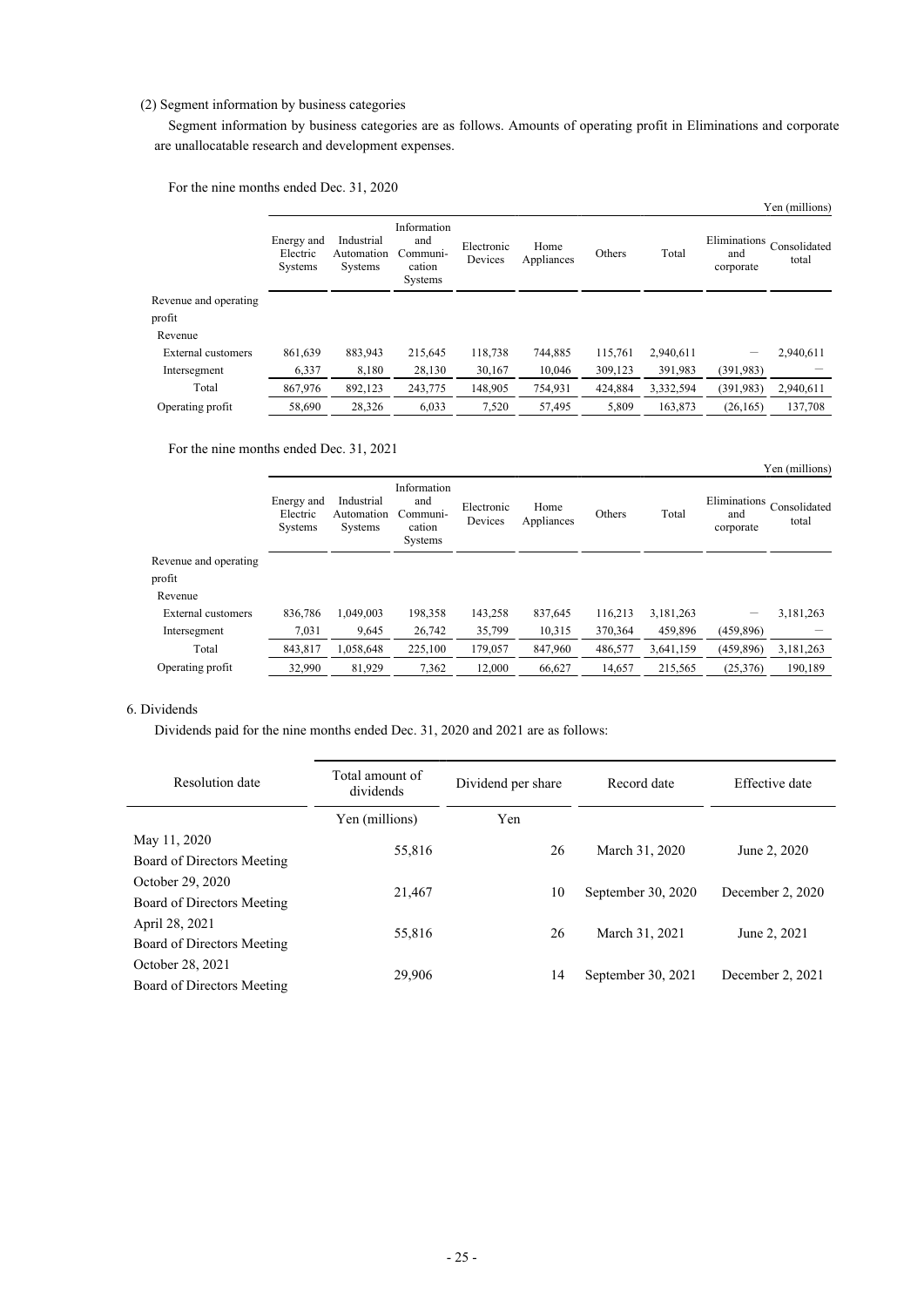## 7. Revenues

The Group's business consists of 6 reportable segments: Energy and Electric Systems, Industrial Automation Systems, Information and Communication Systems, Electronic Devices, Home Appliances and Others. Revenue is presented by these categories since the Company's management periodically uses them for decision of business resources allocation and evaluation of business operations.

Revenue is disaggregated by region according to the customer's location. The relationship between these disaggregated revenue and segment revenue are as follows:

|                           |           | Overseas         |                              |         |        |           |                       |
|---------------------------|-----------|------------------|------------------------------|---------|--------|-----------|-----------------------|
|                           | Japan     | North<br>America | Asia<br>(excluding<br>Japan) | Europe  | Others | Total     | Consolidated<br>total |
| Energy and Electric       |           | 74,564           | 147,823                      | 13,459  | 15,012 | 250,858   |                       |
| Systems                   | 610,781   |                  |                              |         |        |           | 861,639               |
| Industrial Automation     | 366,144   | 102,967          | 321,035                      | 89,421  | 4,376  | 517,799   | 883,943               |
| <b>Systems</b>            |           |                  |                              |         |        |           |                       |
| Information and           |           |                  |                              |         |        |           |                       |
| Communication             | 209,801   | 2,513            | 2,331                        | 832     | 168    | 5,844     | 215,645               |
| <b>Systems</b>            |           |                  |                              |         |        |           |                       |
| <b>Electronic Devices</b> | 35,562    | 6,714            | 56,980                       | 19,368  | 114    | 83,176    | 118,738               |
| Home Appliances           | 346,765   | 82,206           | 131,940                      | 158,677 | 25,297 | 398,120   | 744,885               |
| Others                    | 104,176   | 608              | 10,731                       | 243     | 3      | 11,585    | 115,761               |
| Consolidated              | 1,673,229 | 269,572          | 670,840                      | 282,000 | 44,970 | 1.267.382 | 2.940.611             |

For the nine months ended Dec. 31, 2020

For the nine months ended Dec. 31, 2021

Japan Overseas Consolidated North Bista<br>(eventure Europe Others Total total America Asia (excluding Japan) Europe Others Total Energy and Electric Systems 570,397 78,002 155,743 17,950 14,694 266,389 836,786 Industrial Automation Systems 400,039 123,775 408,868 108,823 7,498 648,964 1,049,003 Information and Communication Systems 191,395 2,171 3,665 982 145 6,963 198,358 Electronic Devices 46,950 7,238 65,806 23,091 173 96,308 143,258 Home Appliances 302,920 119,457 167,798 218,811 28,659 534,725 837,645 Others 101,281 601 13,648 677 6 14,932 116,213 Consolidated 1,612,982 331,244 815,528 370,334 51,175 1,568,281 3,181,263

The principal businesses and major products and services of each operating segment are shown in Note "5. Segment information".

The Group conducts business through 6 categories by aggregating multiple operating segments based on types and characteristics of products, production methods, and similarities in market.

Yen (millions)

Yen (millions)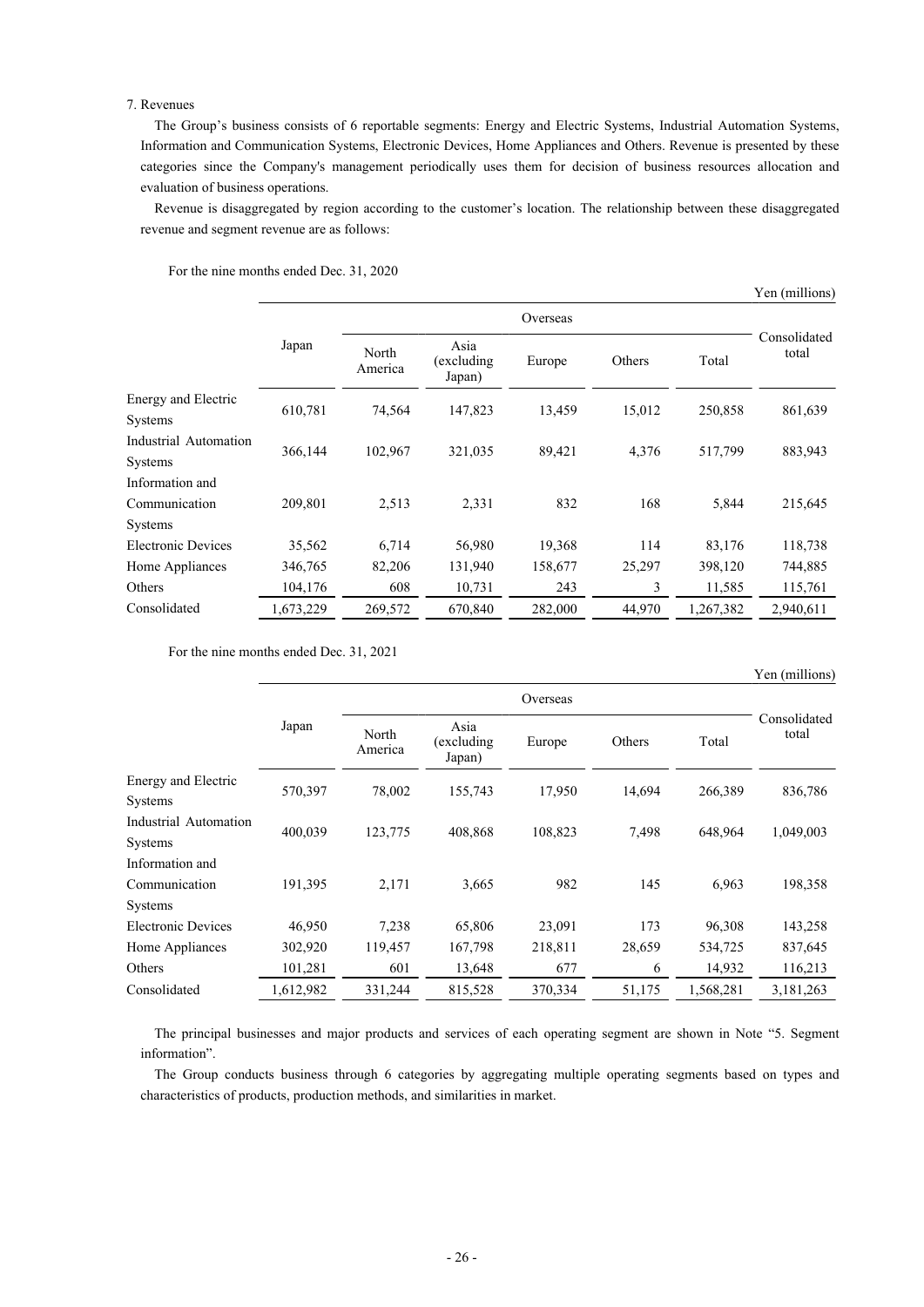Revenue recognition methods for each categories are primarily as follows:

1) Energy and Electric Systems, Information and Communication Systems

Major revenue recognition methods are as follows. Revenue is primarily recorded over time.

Many contracts related to the production of products qualify as specific construction contracts meeting certain criteria, and revenue is recognized according to the progress of the construction if progress can be reasonably measured. Revenue is recognized only to the extent of the cost incurred if progress cannot be reasonably measured. The progress of construction is measured by comparing the cost incurred through the current year to the aggregate amount of estimated cost. The estimated total cost is calculated for each contract based on various information such as the contract details of the relevant construction contract, required specifications, the presence or absence of new technological development elements, and historical incurred cost results for similar contracts. Estimates and underlying assumptions for the aggregate amount of estimated cost are reviewed on an ongoing basis since there is a possibility that the cost incurred may change due to the progress of construction.

Revenue from maintenance agreements is recognized over the contract term as the maintenance is provided.

## 2) Industrial Automation Systems, Electronic Devices, Home Appliances, Others

Major revenue recognition methods are as follows. Revenue is primarily recorded at a point in time.

Revenue from mass-produced goods such as home appliances, semiconductors and industrial products are recognized at the time when the product is accepted by the customer.

Revenue from some products requiring acceptance inspection are recognized at the time when the product is received by the customer and the functionality of the product is substantially demonstrated by the Company and its consolidated subsidiaries.

## 8. Earnings per share

Basic earnings per share and diluted earnings per share for net profit attributable to Mitsubishi Electric Corp. stockholders are as follows:

|                                                                                                     |                                               | Yen (millions)                                |
|-----------------------------------------------------------------------------------------------------|-----------------------------------------------|-----------------------------------------------|
|                                                                                                     | For the nine<br>months ended<br>Dec. 31, 2020 | For the nine<br>months ended<br>Dec. 31, 2021 |
| Net profit attributable to Mitsubishi Electric Corp.<br>stockholders                                | 107,781                                       | 148,465                                       |
|                                                                                                     |                                               | <b>Shares</b>                                 |
|                                                                                                     | For the nine<br>months ended<br>Dec. 31, 2020 | For the nine<br>months ended<br>Dec. 31, 2021 |
| Basic average ordinary shares outstanding                                                           | 2,145,232,396                                 | 2,138,170,102                                 |
|                                                                                                     |                                               | Yen                                           |
|                                                                                                     | For the nine<br>months ended<br>Dec. 31, 2020 | For the nine<br>months ended<br>Dec. 31, 2021 |
| Basic earnings per share for net profit attributable to<br>Mitsubishi Electric Corp. stockholders   | 50.24                                         | 69.44                                         |
| Diluted earnings per share for net profit attributable to<br>Mitsubishi Electric Corp. stockholders | 50.24                                         | 69.44                                         |

Note : The number of the Company's shares held through the Board Incentive Plan Trust were included in the shares of treasury stock that were deducted from the average number of ordinary shares outstanding in the calculation of Earnings per share attributable to Mitsubishi Electric Corp. stockholders. (1,542,423 shares for the nine months ended Dec. 31, 2020, and 1,237,920 shares for the nine months ended Dec. 31, 2021).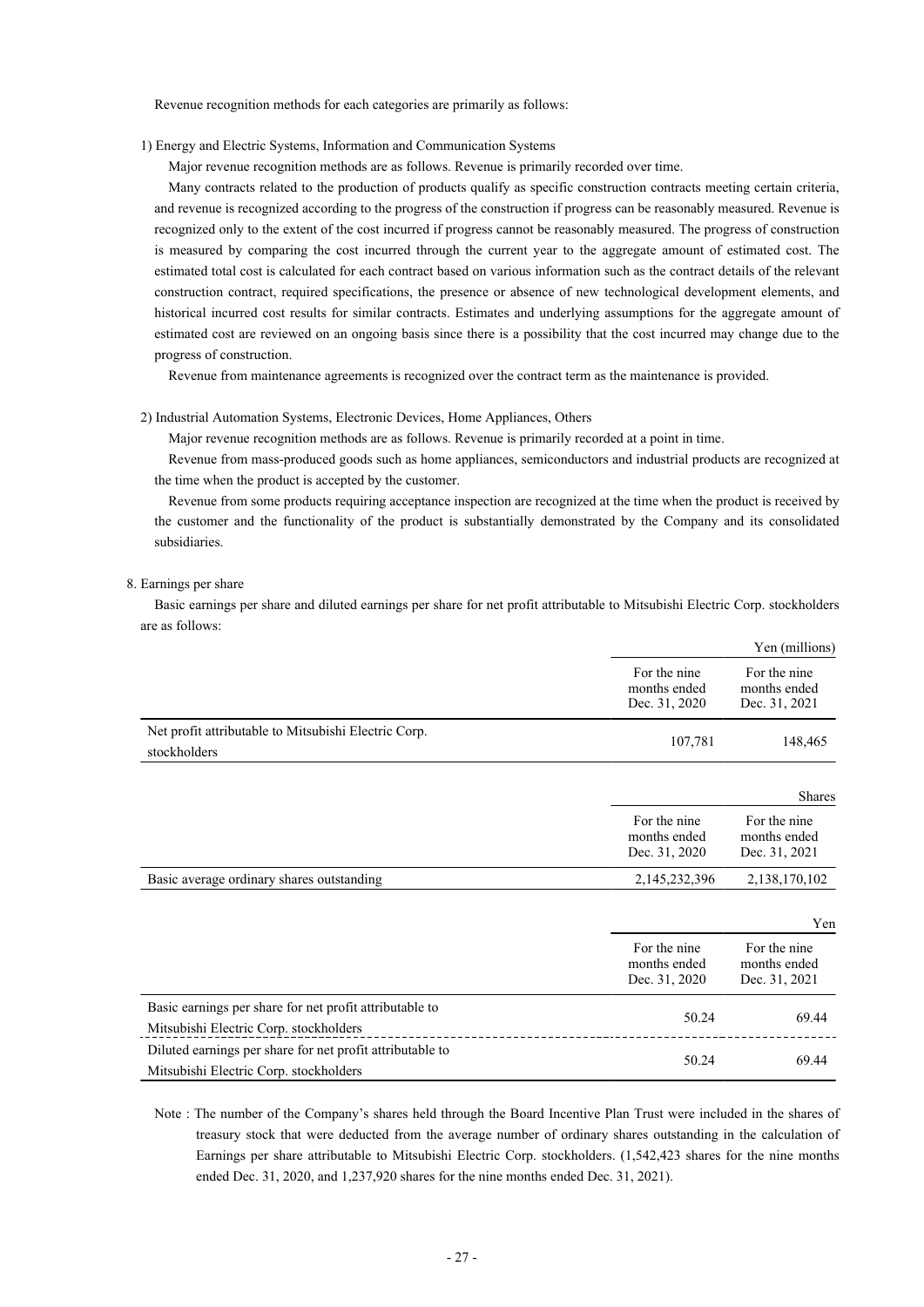|                                                                                                     |                                                | Yen (millions)                                 |
|-----------------------------------------------------------------------------------------------------|------------------------------------------------|------------------------------------------------|
|                                                                                                     | For the three<br>months ended<br>Dec. 31, 2020 | For the three<br>months ended<br>Dec. 31, 2021 |
| Net profit attributable to Mitsubishi Electric Corp.<br>stockholders                                | 59,550                                         | 43,629                                         |
|                                                                                                     |                                                | <b>Shares</b>                                  |
|                                                                                                     | For the three<br>months ended<br>Dec. 31, 2020 | For the three<br>months ended<br>Dec. 31, 2021 |
| Basic average ordinary shares outstanding                                                           | 2,145,285,894                                  | 2,130,179,608                                  |
|                                                                                                     |                                                | Yen                                            |
|                                                                                                     | For the three<br>months ended<br>Dec. 31, 2020 | For the three<br>months ended<br>Dec. 31, 2021 |
| Basic earnings per share for net profit attributable to<br>Mitsubishi Electric Corp. stockholders   | 27.76                                          | 20.48                                          |
| Diluted earnings per share for net profit attributable to<br>Mitsubishi Electric Corp. stockholders | 27.76                                          | 20.48                                          |

Note : The number of the Company's shares held through the Board Incentive Plan Trust were included in the shares of treasury stock that were deducted from the average number of ordinary shares outstanding in the calculation of Earnings per share attributable to Mitsubishi Electric Corp. stockholders. (1,488,717 shares for the three months ended Dec. 31, 2020, and 1,130,436 shares for the three months ended Dec. 31, 2021).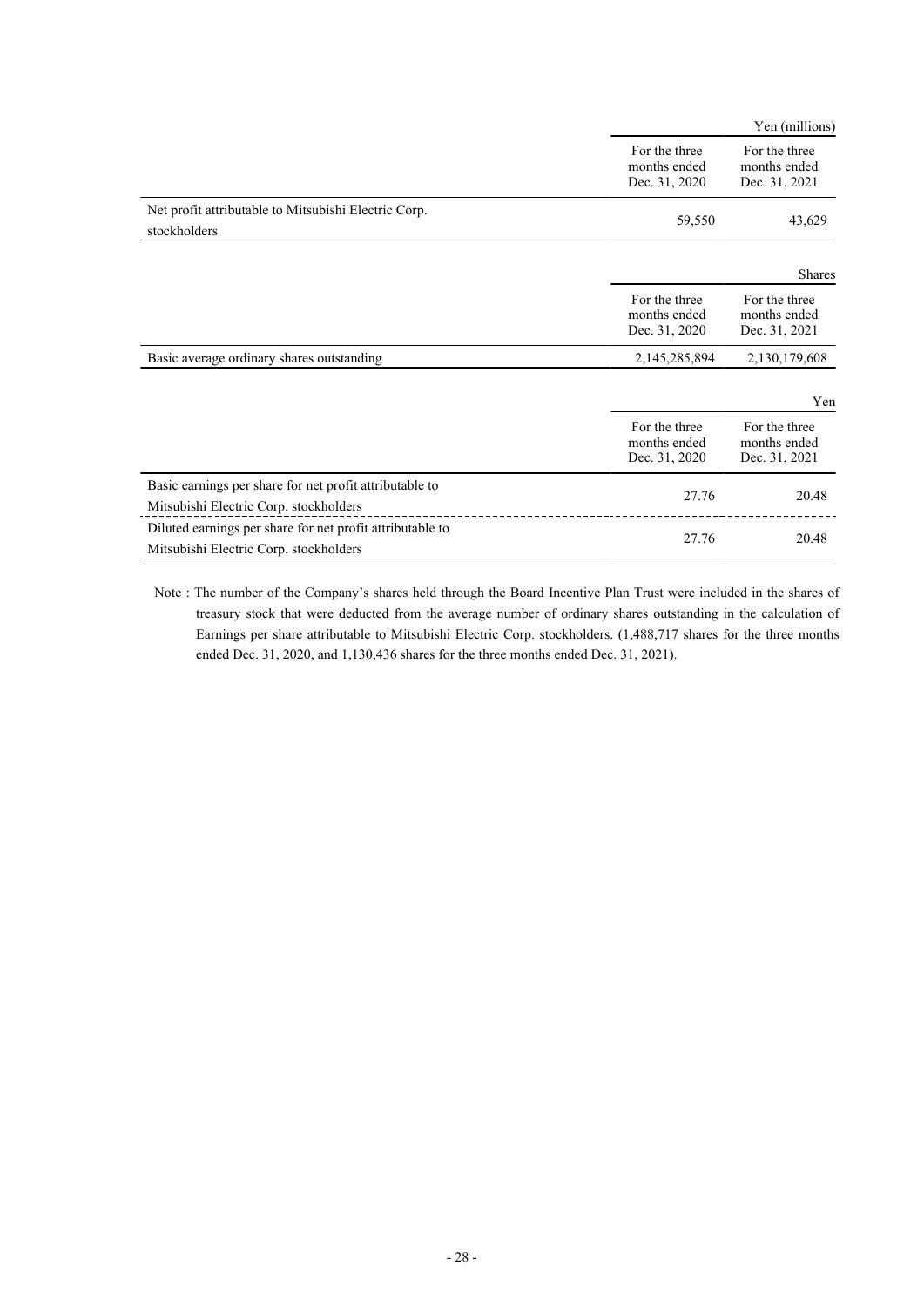#### 9. Financial instruments

The Group classifies fair value measurements from level 1 to level 3 according to the observability of the inputs used in measurement:

Level 1: quoted prices for identical assets or liabilities in active markets

Level 2: fair value calculated directly or indirectly using observable prices other than those in level 1

Level 3: fair value calculated using valuation techniques including unobservable inputs

A determination is made at the end of each consolidated fiscal year as to whether there are financial instruments for which transfers between levels were carried out. There were no financial instruments with significant transfers between levels for the year ended Mar. 31, 2021 and the nine months ended Dec. 31, 2021.

For financial instruments classified as level 3, changing the unobservable inputs to reasonably possible alternative assumptions would not change the fair value significantly.

## (1) Financial instruments measured at amortized cost

Methods of measurement of fair value, carrying amount and fair value of financial instruments measured at amortized cost are as follows:

#### Bonds and borrowings (excluding short-term borrowings and lease liabilities)

Fair values of bonds are calculated using the Reference Statistical Prices of the Japan Securities Dealers

Association and are classified as level 2 because fair value is calculated using observable market data. Fair values of borrowings are calculated using the present value of future cash flows discounted by the expected interest rate for similar new contracts and are classified as level 2 because fair value is calculated using observable market data.

|                                   |                 |                     |                 | Yen (millions)      |
|-----------------------------------|-----------------|---------------------|-----------------|---------------------|
|                                   |                 | As of Mar. 31, 2021 |                 | As of Dec. 31, 2021 |
|                                   | Carrying amount | Fair value          | Carrying amount | Fair value          |
| Financial instruments measured at |                 |                     |                 |                     |
| amortized cost                    |                 |                     |                 |                     |
| Bonds and borrowings              | 176,845         | 173,837             | 156,607         | 153,907             |

Note : The fair value of financial assets and financial liabilities measured at amortized cost other than the above approximated the carrying amounts.

## (2) Financial instruments measured at fair value on a recurring basis

The method of measurement of fair value and fair value of financial instruments measured at fair value on a recurring basis are as follows:

#### Equity instruments and debt instruments

The fair value of marketable equity instruments is calculated based on the market price at the end of the consolidated fiscal year and are classified as level 1 because fair value is calculated using the market value of an identical asset in an active market. The fair value of non-marketable equity instruments and debt instruments is calculated based on comprehensively taking into consideration quantitative information on the net assets and other financial information of the investee and forecasts of its future cash flows, and are classified as Level 3 because fair value is calculated based on valuation techniques using unobservable indicators. The reasonableness of the valuation techniques has been verified by the department in charge using various methods, and they have been approved by an appropriate management.

## Derivative assets and liabilities

Fair values of derivatives are calculated based on market interest rates and market rates of foreign exchange banks as financial assets or financial liabilities measured at fair value through profit or loss and are classified as level 2 because fair value is calculated using observable market data.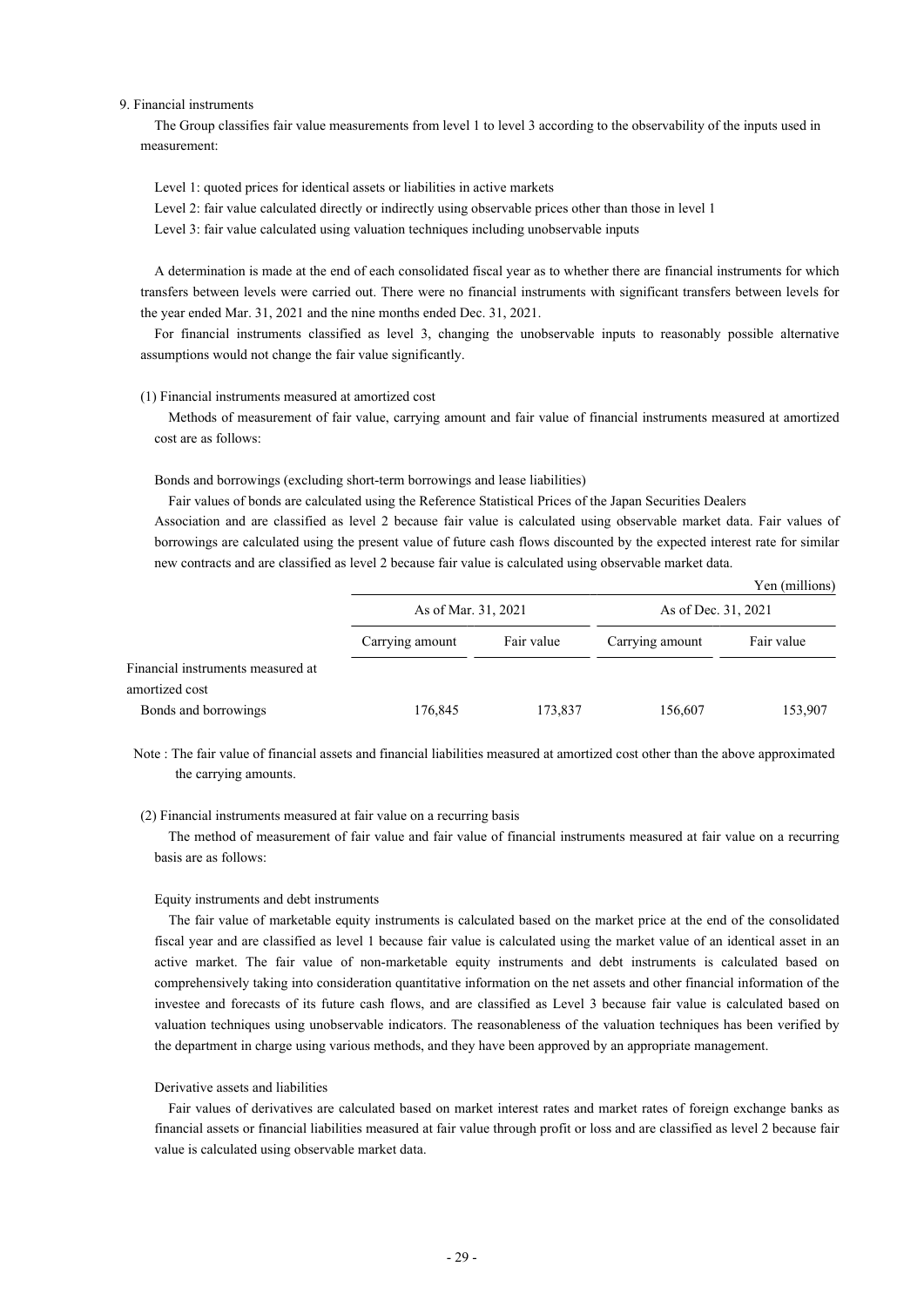## As of Mar. 31, 2021

|                                        |         |         |         | Yen (millions) |
|----------------------------------------|---------|---------|---------|----------------|
|                                        | Level 1 | Level 2 | Level 3 | Total          |
| Assets                                 |         |         |         |                |
| Financial assets measured at fair      |         |         |         |                |
| value through profit or loss           |         |         |         |                |
| Derivative assets                      |         | 3,971   |         | 3,971          |
| Financial assets measured at fair      |         |         |         |                |
| value through other comprehensive      |         |         |         |                |
| income                                 |         |         |         |                |
| Equity instruments                     | 238,260 |         | 68,361  | 306,621        |
| Total                                  | 238,260 | 3,971   | 68,361  | 310,592        |
| Liabilities                            |         |         |         |                |
| Financial liabilities measured at fair |         |         |         |                |
| value through profit or loss           |         |         |         |                |
| Derivative liabilities                 |         | 11,380  |         | 11,380         |
| Total                                  |         | 11,380  |         | 11,380         |
| As of Dec. 31, 2021                    |         |         |         |                |
|                                        |         |         |         | Yen (millions) |
|                                        | Level 1 | Level 2 | Level 3 | Total          |
| Assets                                 |         |         |         |                |
| Financial assets measured at fair      |         |         |         |                |
| value through profit or loss           |         |         |         |                |
| Debt instruments                       |         |         | 486     | 486            |
| Derivative assets                      |         | 2,137   |         | 2,137          |
| Financial assets measured at fair      |         |         |         |                |
| value through other comprehensive      |         |         |         |                |
| income                                 |         |         |         |                |
| Equity instruments                     | 205,147 |         | 70,577  | 275,724        |
| Total                                  | 205,147 | 2,137   | 71,063  | 278,347        |
| Liabilities                            |         |         |         |                |
| Financial liabilities measured at fair |         |         |         |                |
| value through profit or loss           |         |         |         |                |
| Derivative liabilities                 |         | 6,015   |         | 6,015          |
| Total                                  |         | 6,015   |         | 6,015          |

Changes in financial instruments measured at fair value on a recurring basis classified as Level 3 are as follows:

|                                |                                            | Yen (millions)                             |
|--------------------------------|--------------------------------------------|--------------------------------------------|
|                                | For the nine months ended<br>Dec. 31, 2020 | For the nine months ended<br>Dec. 31, 2021 |
| Balance at beginning of period | 63,478                                     | 68,361                                     |
| Gains (losses)                 | 1,587                                      | 1,458                                      |
| Purchases                      | 3,824                                      | 1,659                                      |
| Sales                          | (1,138)                                    | (415)                                      |
| Balance at end of period       | 67,751                                     | 71,063                                     |

Note : Gains (losses) are related to financial assets measured at fair value through other comprehensive income as of the end of the reporting period and included in "Changes in fair value of financial assets measured at fair value through other comprehensive income" in the Condensed Quarterly Consolidated Statement of Comprehensive Income.